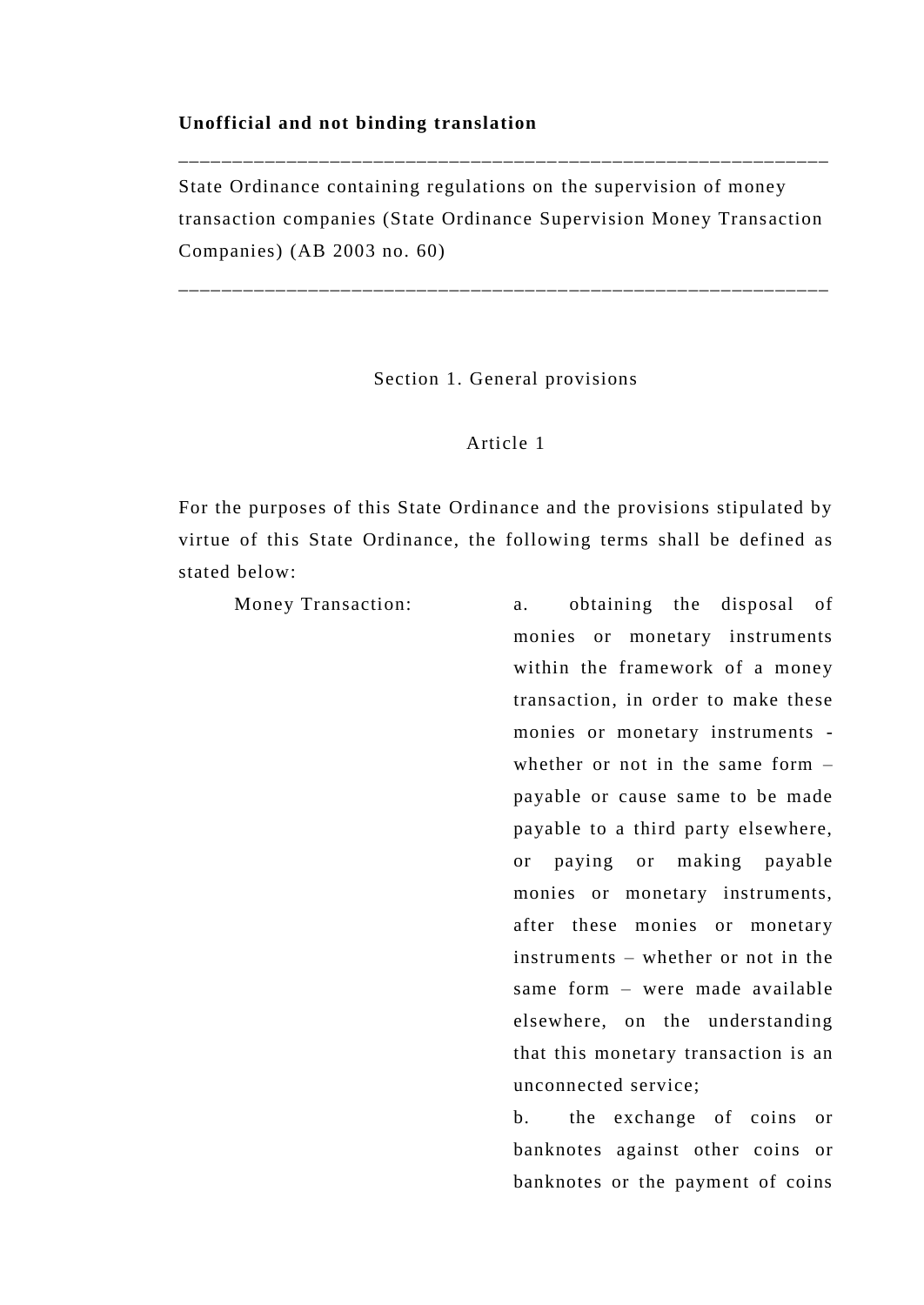or banknotes by presenting a credit card or debit card or against delivery of checks and money orders; c. other related activities designated by State Decree containing General Administrative Orders; qualifying holding: a direct or indirect interest of more than 10% of the subscribed share capital of a money transaction company, or the ability to exercise directly or indirectly more than 10 percent of the voting rights in a money transaction company, or the

any comparable control;

Money laundering: an offence as meant in Articles 2:404, 2:405 and 2:406 of the Criminal Code of Aruba (AB 1991 no. GT 50);

ability to exercise directly or indirectly

Terrorist financing: the criminal offense as meant in Article 2:55of the Criminal Code of Aruba;

- Third Party: a. the natural person who does not act as a representative of a money transaction company;
	- b. the legal entity or company that does not form part of a credit institution as meant in Article 1, first paragraph, of the State Ordinance on the Supervision Credit System (Statute Publication Gazette [SPG] 1998, No. 16), of which a money transaction company forms part, nor the money transaction company itself;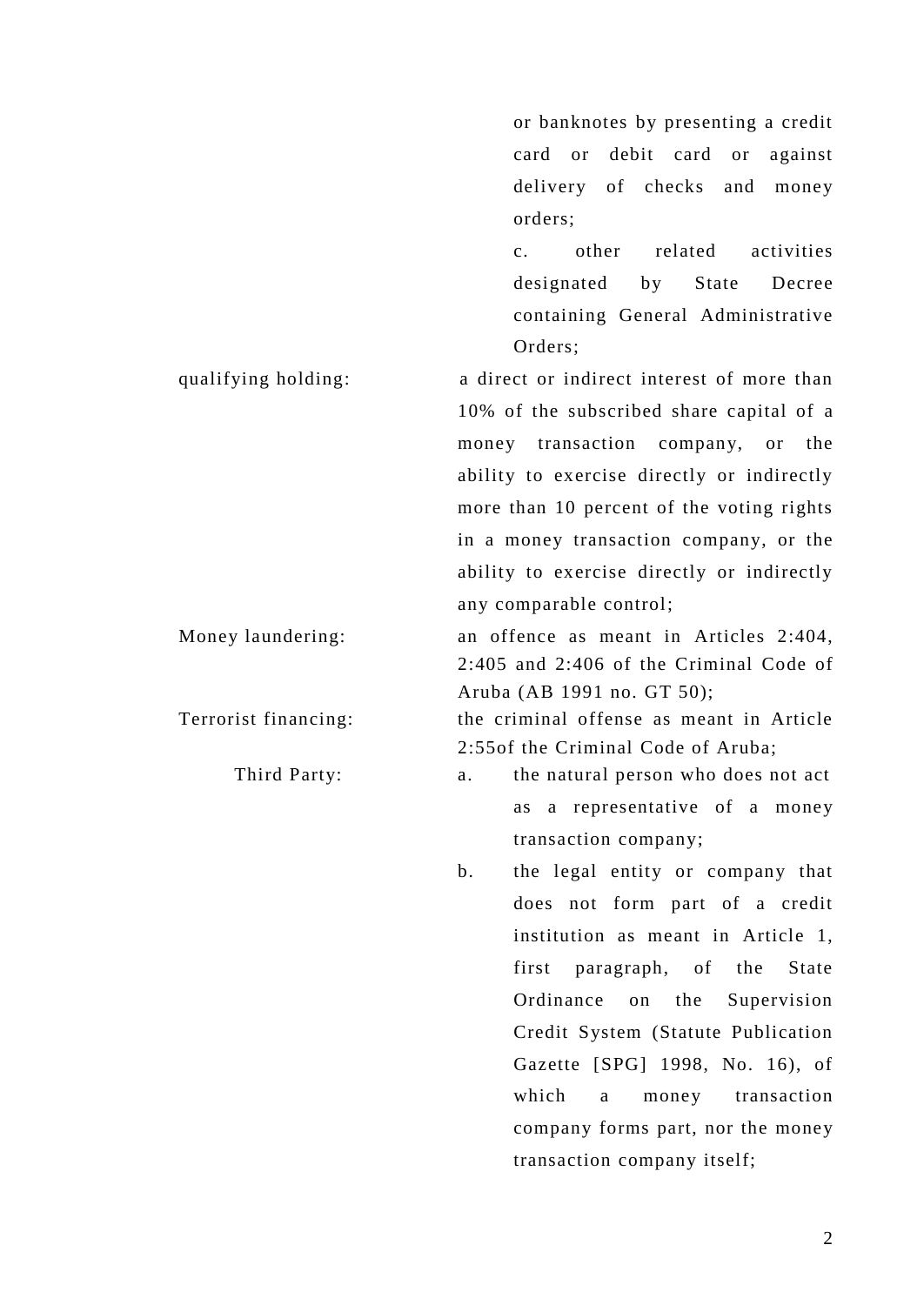| Money Transaction Company: the natural person, legal entity or |                                                                                            |                                          |  |  |  |  |       |
|----------------------------------------------------------------|--------------------------------------------------------------------------------------------|------------------------------------------|--|--|--|--|-------|
|                                                                | company that conducts                                                                      |                                          |  |  |  |  | money |
|                                                                |                                                                                            | transactions as a profession or trade on |  |  |  |  |       |
|                                                                | behalf, or at the request of a Third Party,<br>or that is engaged as a profession or trade |                                          |  |  |  |  |       |
|                                                                |                                                                                            |                                          |  |  |  |  |       |
|                                                                |                                                                                            | in the conclusion thereof;               |  |  |  |  |       |
| Register:                                                      |                                                                                            | the register meant in Article 3, first   |  |  |  |  |       |
|                                                                | paragraph;                                                                                 |                                          |  |  |  |  |       |
| the Bank:                                                      | the Central Bank of Aruba;                                                                 |                                          |  |  |  |  |       |
| the Minister:                                                  |                                                                                            | the Minister charged with handling the   |  |  |  |  |       |
|                                                                |                                                                                            | financial affairs.                       |  |  |  |  |       |

# Article 2

- 1. It is prohibited to be active as a money transaction company.
- 2. The prohibition contained in the first paragraph shall not apply
- to:
- a. the natural person, legal entity or company that is registered as a money transaction company in the Register;
- b. the Bank;
- c. credit institutions that are in the possession of a license as meant in Article 4 or Article 24, first paragraph, of the State Ordinance on the Supervision of the Credit System.
- d. the country of Aruba

#### Article 3

1. There shall be a Register of money transaction companies held by the Bank.

2. A money transaction company shall be entered in the register on a request to that effect, unless the Bank:

a. is of the opinion that the integrity of the financial system is affected, or it is plausible that it could be affected by the entry;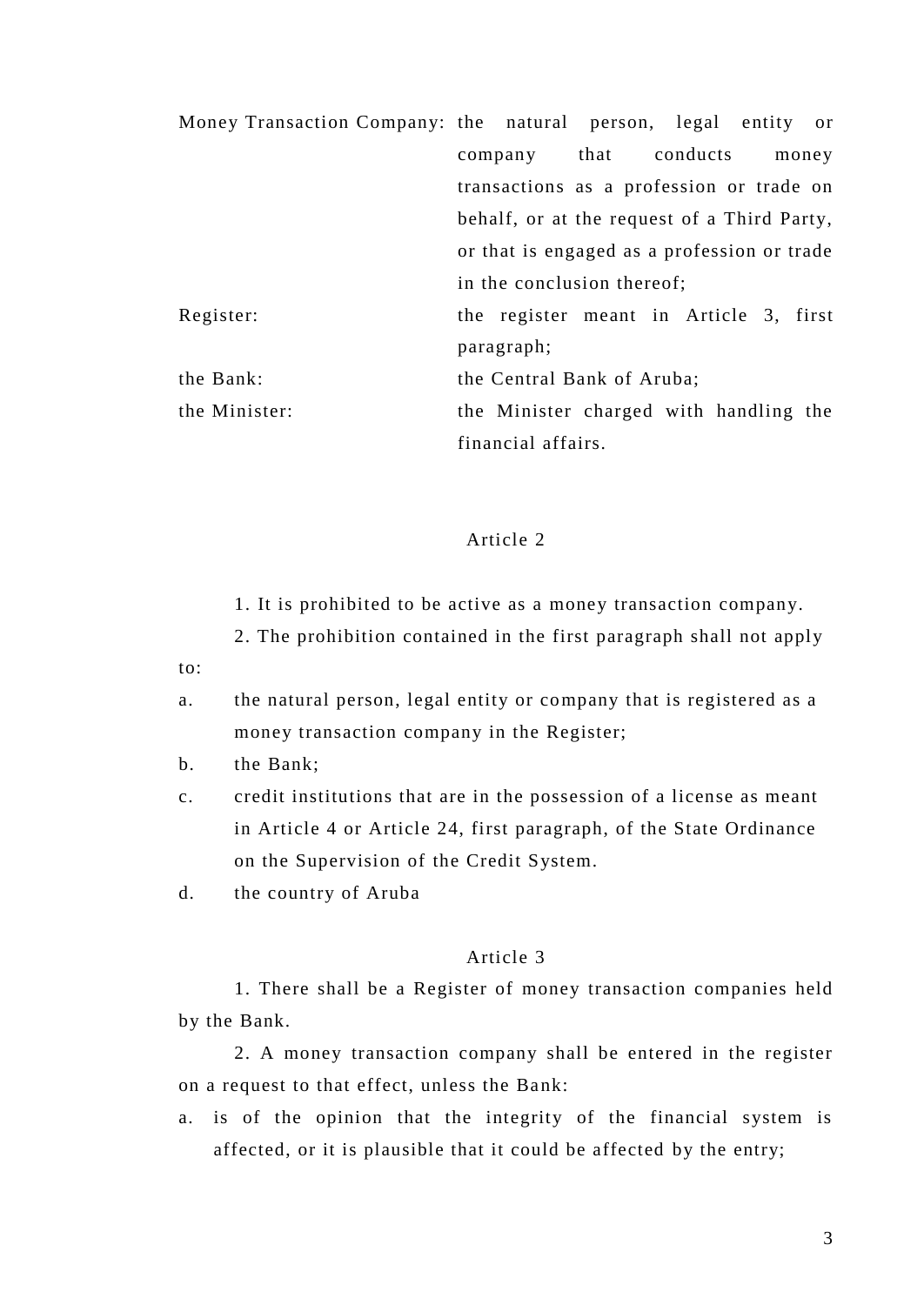- b. is of the opinion that the integrity of the persons, referred to in Article 4, first paragraph, subparagraphs a, b, and c, is not beyond doubt;
- c. is of the opinion that the suitability of one or more of the persons, referred to in Article 4, first paragraph, subparagraph a or b, is insufficient, individually or jointly, in connection with the conduct of the money transaction business, or the performance of the duties in question at the money transaction company;
- d. has a reasonable suspicion that the company or a person as referred to in Article 4, first paragraph, subparagraphs a, b, or c, commits or will commit money laundering or terrorist financing;
- e. is of the opinion that the accounting procedures or operational management of the company are insufficient to promote and maintain an ethical operational management or to comply with the statutory obligations to which the company is subject.

3. There is question in any case of impairment of the integrity as meant in the second paragraph, subparagraph a, if the Bank has a reasonable suspicion that the money transaction company or one or more of the persons meant in Article 4, first paragraph, subparagraphs a, b or c, commit or will commit money laundering or terrorist financing or involved in money laundering or terrorist financing .

4. A money transaction company that performs or intends to perform money transactions as mentioned in article 1, paragraph a, of the definition of money transaction, shall dispose of a bank guarantee on which one may exclusively draw after permission of the Bank; the Bank shall lay down the model of the bank guarantee,

5. The minimum amount of the bank guarantee as meant in the fourth paragraph, shall be fixed by State Decree containing General Administrative Orders.

# Article 4

1. A request for entry as referred to in Article 3, second paragraph, shall contain the following data;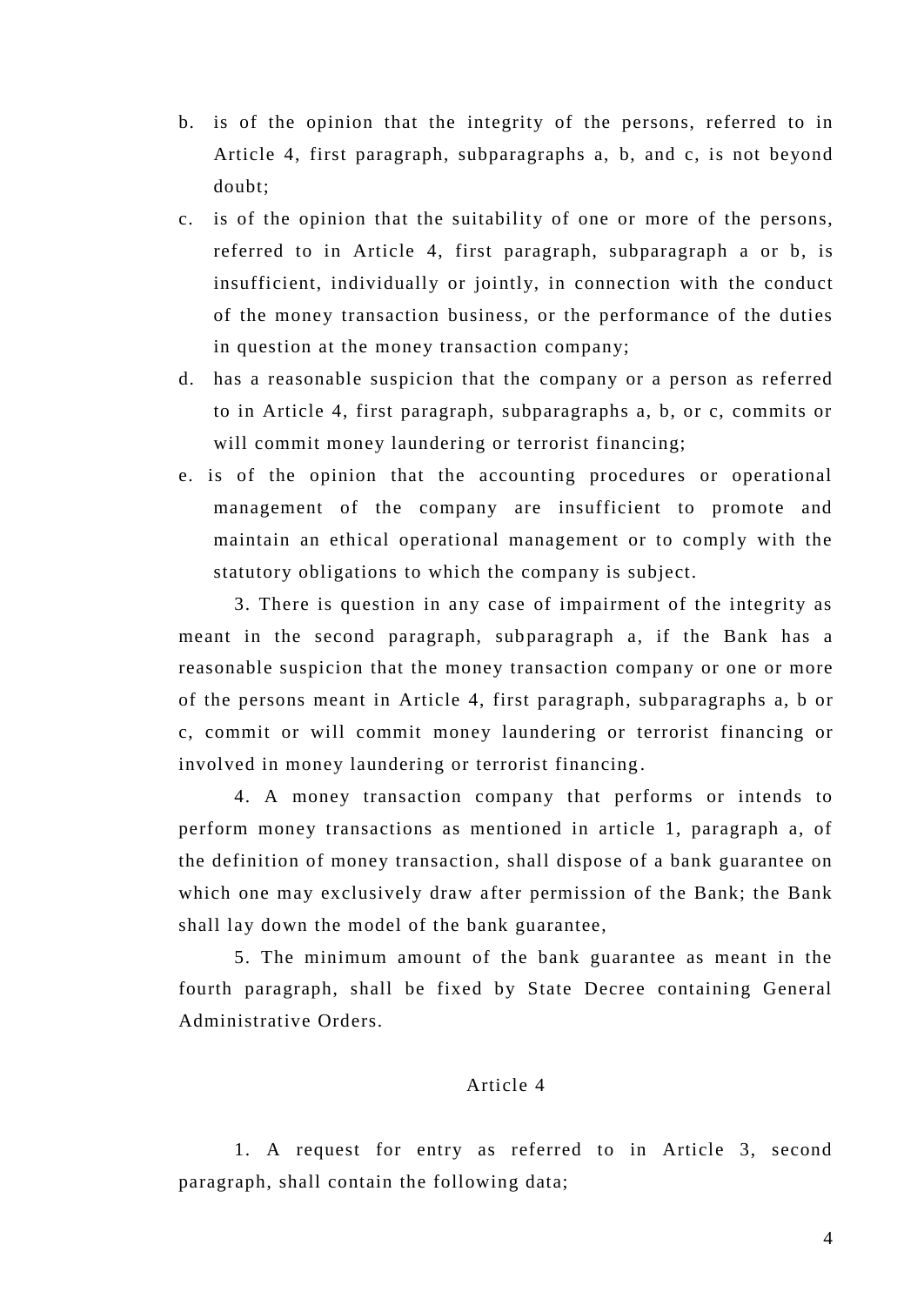- a. the identity, background, and a certificate of good conduct, as well as other data to be determined by the Bank, based on which the Bank can ascertain the integrity and suitability of the directors and other persons who determine or co-determine the policy of the enterprise or institution;
- b. the identity, background, and a certificate of good conduct, as well as other data to be determined by the Bank, ba sed on which the Bank can ascertain the integrity and suitability of the members of the board of supervisory directors or of the body of the enter prise or institution that has a task similar to that of the board of supervisory directors;
- c. the identity, background, and a certificate of good conduct, as well as other data to be determined by the Bank, based on which the Bank can ascertain the integrity of those who hold a qualifying holding in the enterprise or institution and, if the holder of a qualifying holding is a legal entity, of the persons who determine or co-determine the day-to-day policy of this legal entity, as well as the extent of the qualifying holding in question;
- d. the name, address, and place of domicile, and the address and place of domicile of the branch offices;
- e. the contemplated operational management, including the measures aimed at the promotion and maintenance of an ethical operational management and the administrative organization;
- f. the number of registration with the Chamber of Commerce and Industry;
- g. the type of money transactions the enterprise carries out or intends to carry out.

2. If the Bank so desires with a view to a proper evaluation of the application, the applicant shall supply other or further information or documents. The Bank shall decide on the application within thirteen weeks after it has received the supplementary data or documents.

3. A money transaction company shall pay the Bank a fee in respect of the application for registration in the register, the amount of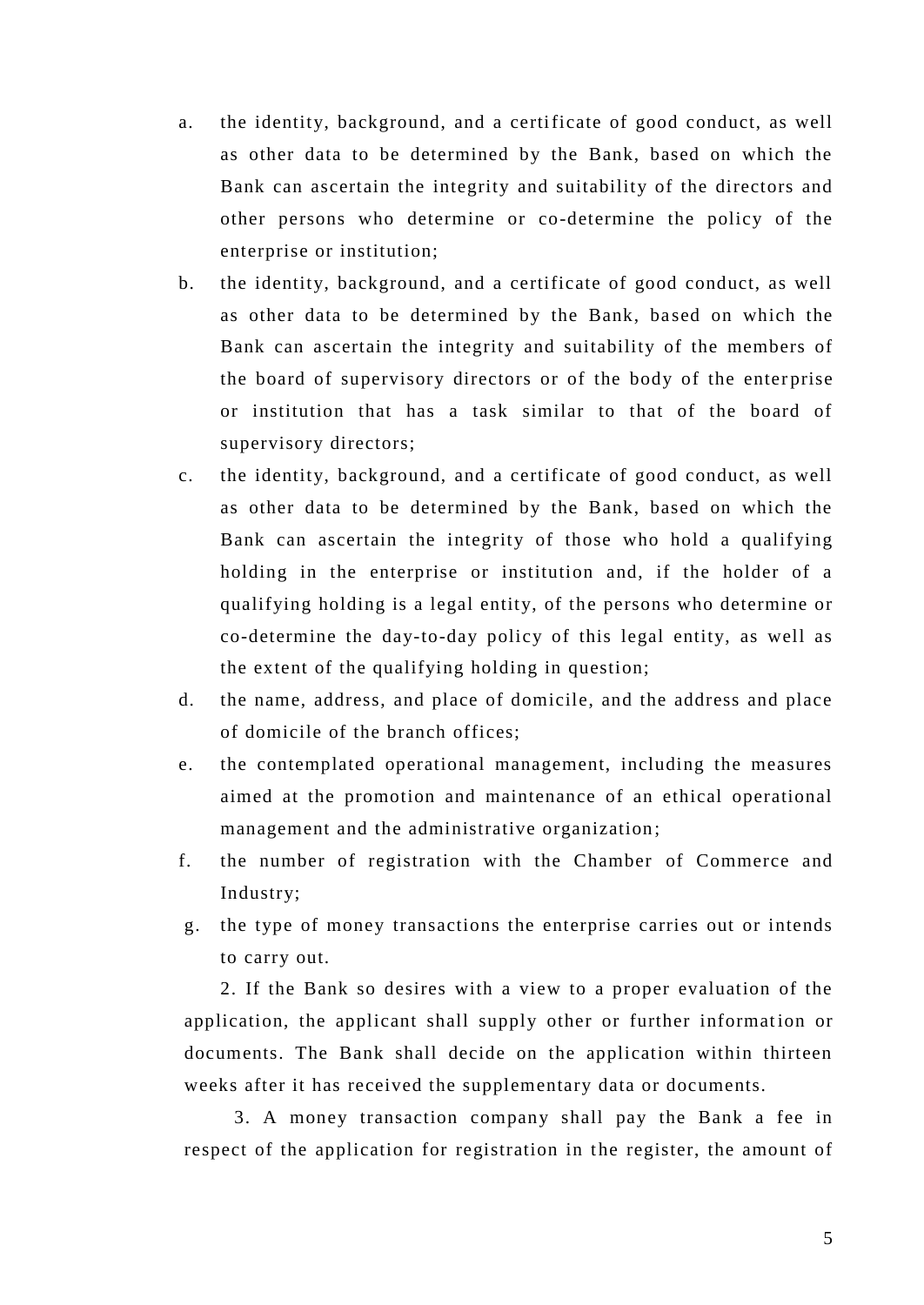which shall be fixed by State Decree containing General Administrative Orders.

#### Article 5

1. The entry in the register shall contain the name, the address and domicile of the money transaction company, the address and domicile of the branch offices, the date of entry in the register, the number of the registration in the Trade Register and the kind of Money Transactions the company conducts or intends to conduct.

2. A money transaction company entered in the register shall not appoint any persons to positions as referred to in Article 4, first paragraph, subparagraphs a and b, without the prior permission from the Bank.

3. A money transaction company entered in the register shall notify the Bank in writing and in advance of each contemplated change occurring in the data, referred to in Article 4, first paragraph, subparagraph c, insofar as it concerns the number, the identity of the persons mentioned in it, or the extent of the qualifying holding in question.

4. Within thirteen weeks after receipt of a complete application, the Bank shall decide on that application. If the Bank requests additional information, this period shall commence after the date of receipt of this additional information.

5. The money transaction company shall promptly notify the Bank in writing of changes in the data, referred to in Article 4, first paragraph, other than referred to in the second and third paragraph.

# Article 6

1. A money transaction company shall pursue adequate policy for an ethical conduct of its business and shall set up its operational management in such a way that the ethical conduct of its business is safeguarded.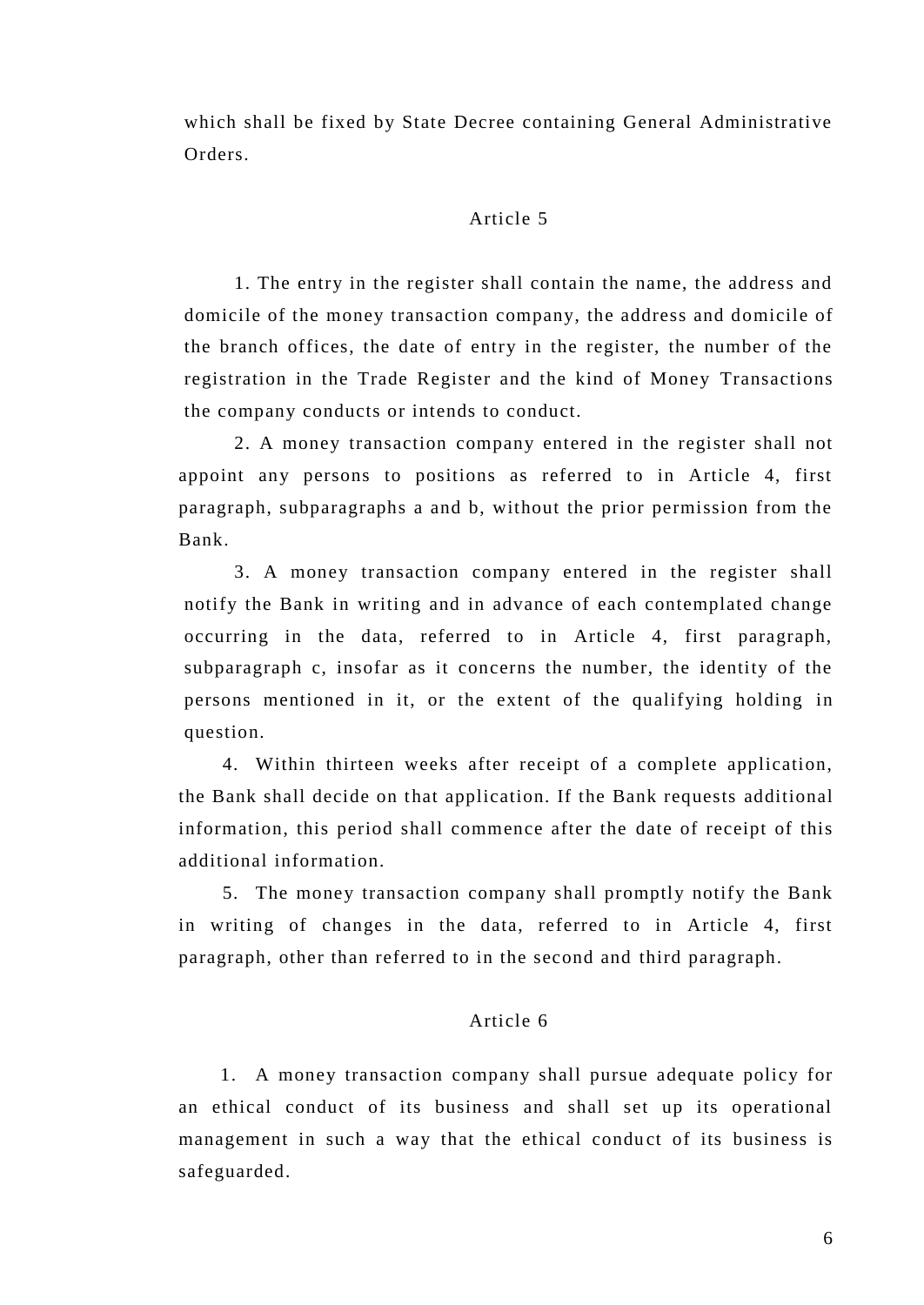2. At any rate, the policy and the operational management, referred to in the first paragraph, shall be aimed at:

- a. the countering conflicts of interests;
- b. the suppression of money laundering and terrorist financing;
- c. the compliance with rules laid down by or pursuant to the State Ordinance on the Prevention and Combating of Money Laundering and Terrorist Financing (AB 2011 No. 28) and other statutory regulations on the prevention and combating of money laundering and terrorist financing;
- d. the prevention of punishable offenses or other violations of the law by the money transaction company or its employees, which could affect the confidence in the enterprise or in the financial markets;
- e. the countering of relationships with clients or other business relationships, which could prejudice the confidence in the money transaction company or in the financial markets;
- f. the countering of other acts by the money transaction company or its employees, which are in conflict with generally accepted standards according to unwritten law to such an extent, that this could prejudice the confidence in the money transaction company or in the financial markets.

3. The Bank may give Money Transaction Companies directives with regard to the ethical conduct of the business and the way in which it is determined whether the integrity of a person, referred to in Article 4, first paragraph, subparagraphs a, b, and c, is beyond doubt, and whether this person is suitable, and which facts and circumstances are to be taken into consideration for that purpose.

4. Insofar as necessary for the performance of the duty imposed on it by this State Ordinance, the Bank may give Money Transaction Companies entered in the register directives with regard to the accounting procedures and operational manageme nt, including the financial accounts and internal control.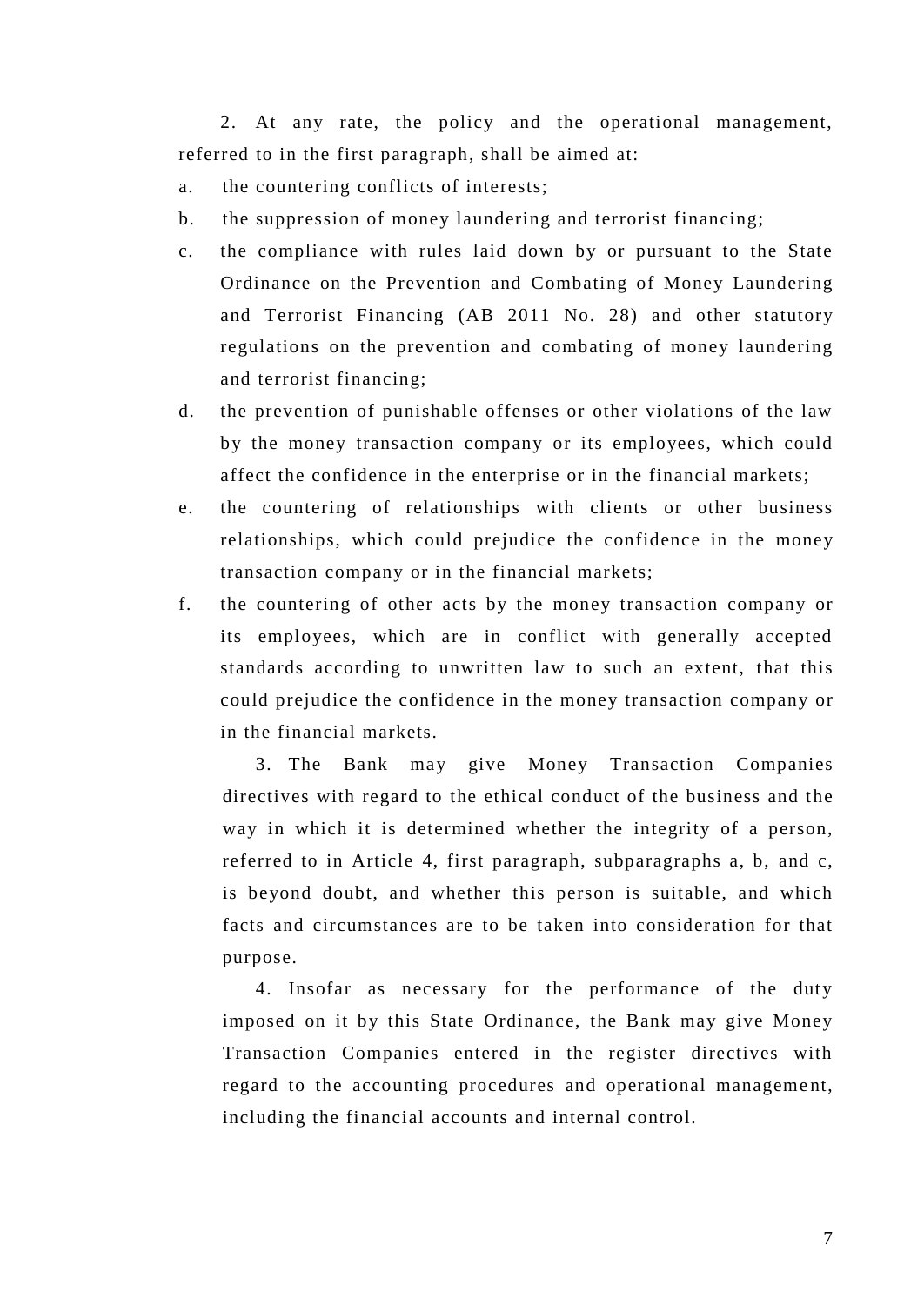5. The directives, referred to in the third paragraph, may be related to the implementation of the regulations of other state ordinances.

6. The Bank may give a money transaction company instructions with regard to the way in which directives as referred to in the third and fourth paragraph shall be implemented.

# Article 6a

A money transaction company shall not be associated through persons or legal entities in a formal or factual control structure:

- a. that is so nontransparent that it constitutes or can constitute an obstacle to the adequate exercise of supervision of that enterprise;
- b. if foreign law applies to these persons or legal entities, and this foreign law constitutes or can constitute an obstacle to the adequate exercise of supervision of the money transaction company.

#### Article 7

1. The Bank shall cancel the entry in the register of the money transaction company:

- a. at the company's request;
- b. in case of death of the natural person conducting the company as a sole proprietorship;
- c. in the event the company or the natural person conducting the company is declared bankrupt
- d. in the event of dissolution of the legal entity or firm conducting the business of a money transaction company;
- e. in the event of termination of the activities as a money transaction company;
- f. if the Bank is of the opinion that the company does not or not sufficiently comply with the regulations laid down by or pursuant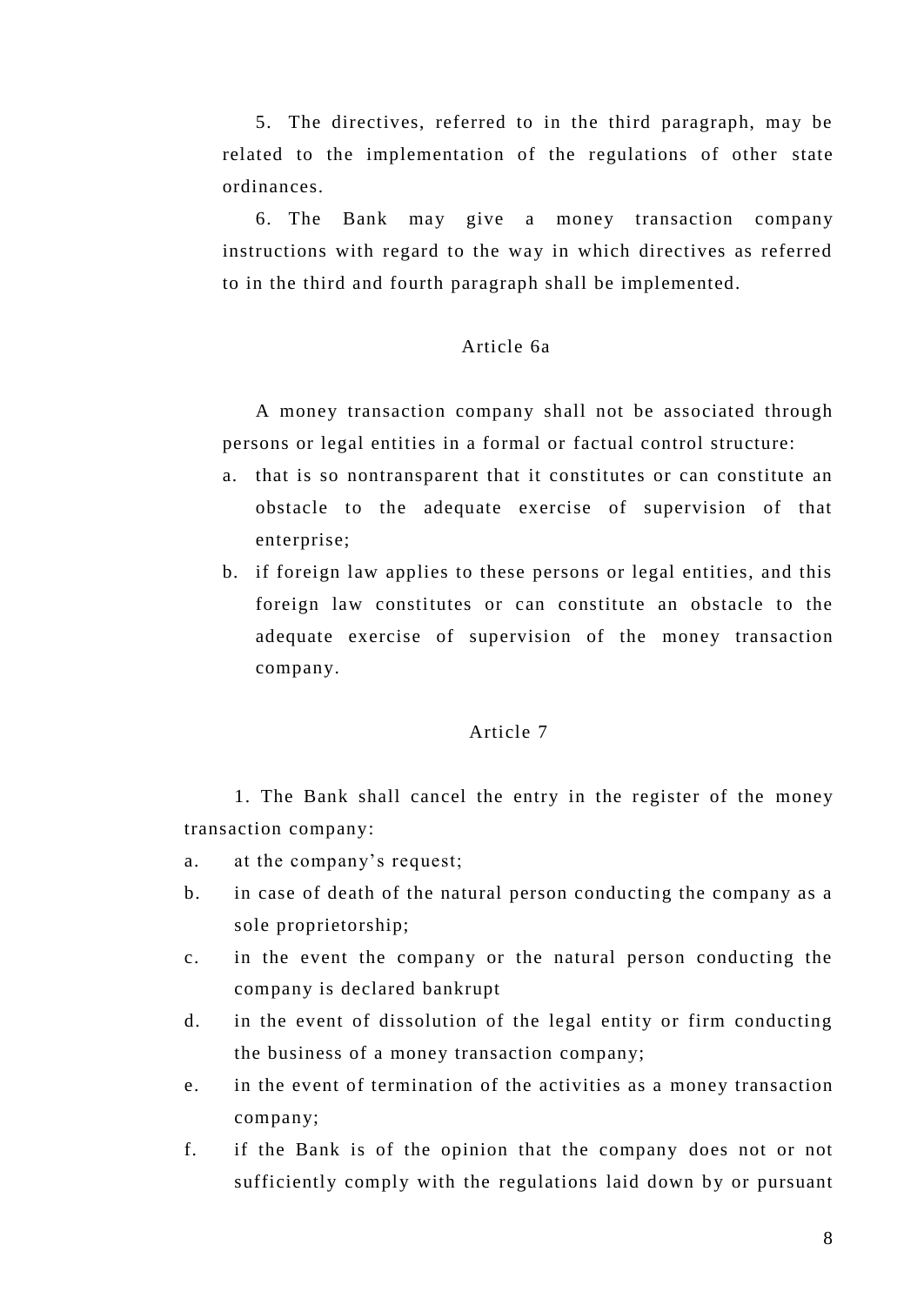to the State Ordinance on the Prevention and Combating of Money Laundering and Terrorist Financing or in other statutory regulations on the prevention and combating of money laundering and terrorist financing.

2. The Bank may cancel the entry in the register of a money transaction company:

- a. in the event the company evidently does not conduct money transactions any longer, or is no longer active in the effectuation thereof as a profession or trade;
- b. in the event the company does not fulfill its statutory obligations, including the obligations by virtue of the Articles 6, 9 and 23;
- c. in the event it is of the opinion based on an investigation into the integrity of one of the persons mentioned in Article 4, first paragraph, subparagraphs a, b, c and g, or it is of the opinion based on the management or administrative organization of the company, that the integrity of the financial system is impaired or it is plausible that it could be impaired;
- d. in the event it receives information that, if it had been familiar with this information at the moment of the application for registration, this would have led to it that the application would not have been granted;
- e. if one of the managing directors or the person who determines the day-to-day operations of the company, or co-determine same, has been declared bankrupt.

3. There is question in any case of impairment of the integrity as meant in the second paragraph, subparagraph c, if there is reasonable suspicion that:

- a. the money transaction company or one or more persons meant in the opening lines of this paragraph commit or will commit money laundering or terrorist financing, or are involved in money laundering or terrorist financing;
- b. the management or administrative organization of a money transaction company is insufficient to promote or maintain an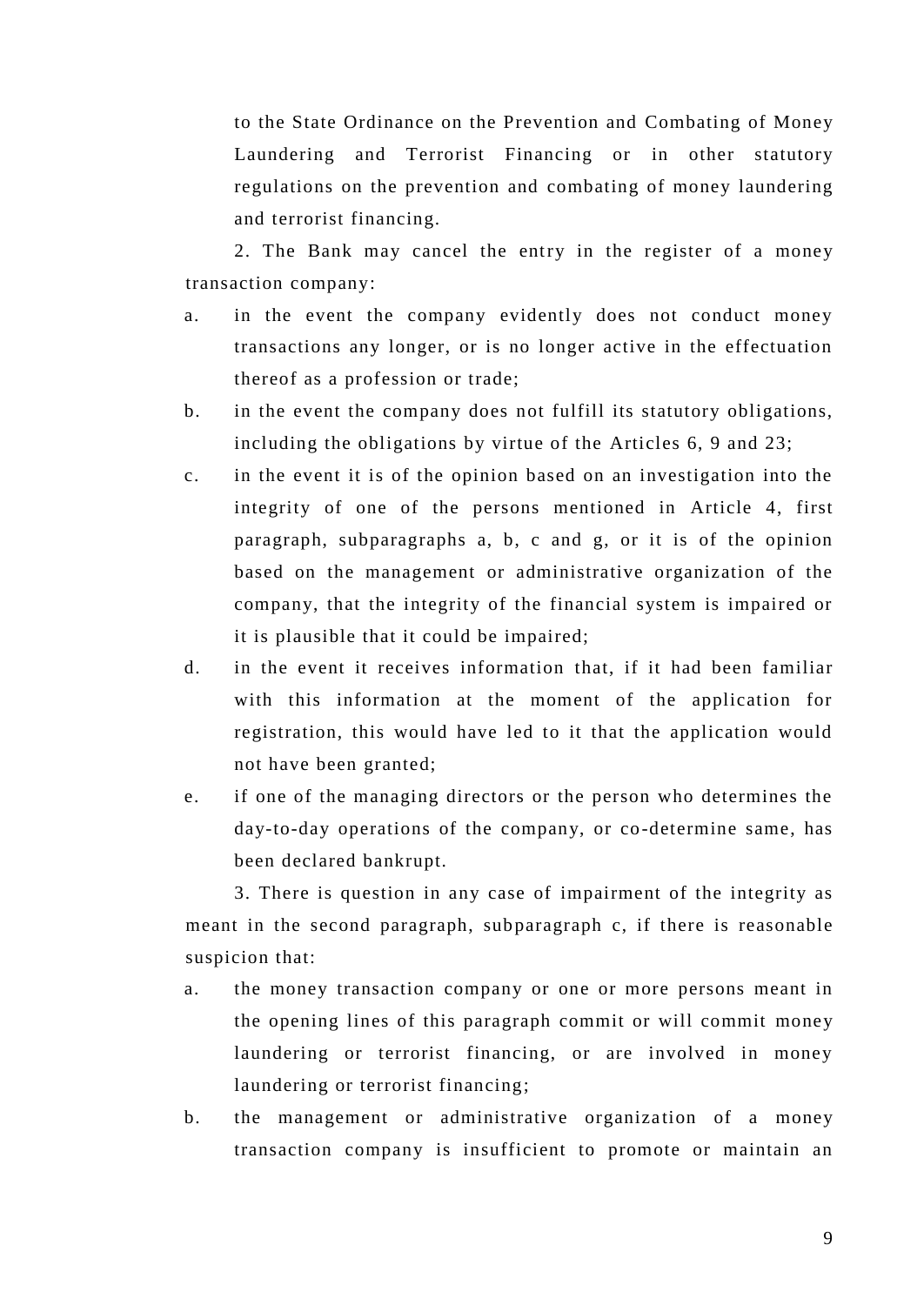integer conduct of business or to comply with other statutory obligations imposed on the company.

4. If the Bank cancels the registration at a moment that the money transaction company has obtained monies or monetary instruments at its disposal within the framework of a money transaction, and it did not yet made the payment or made this payable, it shall give this company directions as regards to the way of settlement of the money transaction in question.

#### Article 8

1. The Bank shall publish an entry in the register and a cancellation of an entry in the Government Gazette of Aruba.

2. Each year in the month of January, the Bank shall publish a copy of the register in conformity with the situation as of December 31 of the preceding year in the Government Gazette of Aruba.

3. The register shall be open for inspection by each and everyone free of charge at the office of the Bank.

#### Article 9

By State Decree, containing General Administrative measures, having consulted the Bank, costs incurred in the implementation of this State Ordinance may be recovered from the registered credit institutions.

# Section 4. Exemptions

## Article 10

1. In special cases, the Bank is authorized to grant natural persons and legal entities exemption from the prohibition contained in Article 2, first paragraph. Regulations and limitations shall be attached to the exemption.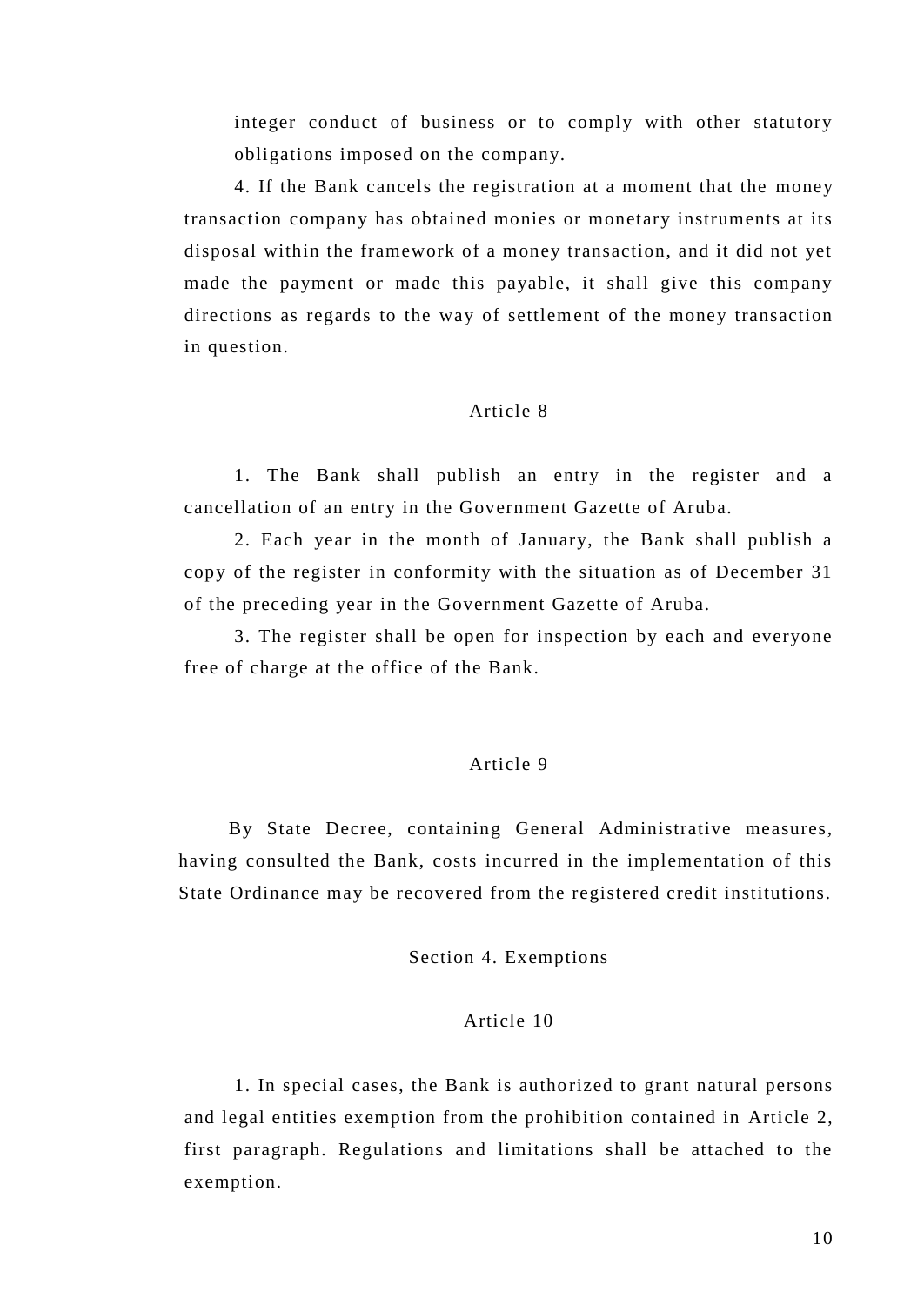2. An application to grant an exemption shall be filed in writing with the Bank. Article 4, first, second and third paragraph shall apply mutates mutandis.

3. The application shall be rejected if, based on an evaluation of the integrity of one of the persons meant in Article 4, first paragraph, subparagraphs a through c, or based on the management or the administrative organization of a company, the Bank is of the opinion that:

- a. the interests this State Ordinance seeks to protect are insufficiently safeguarded, or
- b. the integrity of the financial system is impaired by this, or it is plausible that it could be impaired, or
- c. it is insufficient to promote or maintain a sound management or to comply with the other statutory obligations resting on the company.

4. The Articles 3, third paragraph, and 8, first paragraph shall apply mutates mutandis.

#### Article 11

1. The Bank may withdraw an exemption granted, if the reason for granting it no longer exists; such a decision shall state the ground for withdrawal. The natural person or legal entity with regard to whom/which it was decided to withdraw the exemption, shall be given the opportunity to file an application for registration as a money transaction company, unless it is immediately clear that it concerns a case as meant in Article 3, second paragraph.

2. The prohibition meant in Article 2, first paragraph shall not apply as regards the person or a company that on the day prior to the withdrawal of an exemption granted, has filed an application for registration, until the second day after the decision on the application was dispatched.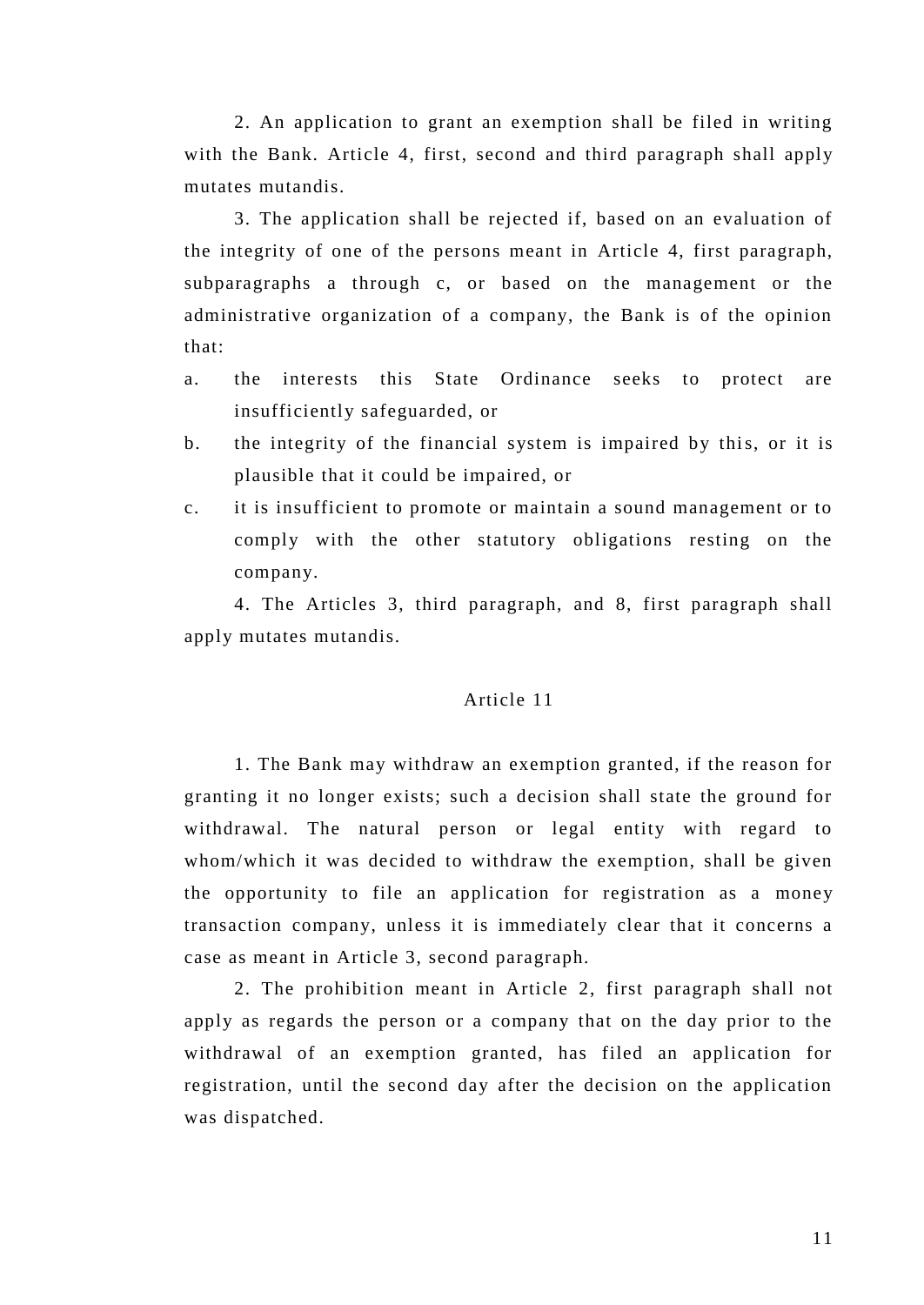3. The Articles 8, first paragraph, and 9 shall apply mutatis mutandis to natural persons or legal entities that were granted an exemption.

Section 5. Supervision and supply of information

# Article 12

1. The persons employed by the Bank and designated for this purpose by the President of the Bank shall be charged with supervising the compliance with the provisions laid down by or pursuant to this State Ordinance. Such State Decree shall be announced in the Official Gazette of Aruba.

2. The persons designated pursuant to the first paragraph may exercise the supervision in a risk -oriented manner. They shall report on the exercise of the powers mentioned in the third paragraph to the President of the Bank or to the executives within the Bank to be designated in writing by the President.

3. Only to the extent reasonably required for the performance of their duties, the persons designated pursuant to the first paragraph shall be authorized:

- a. to request all information;
- b. to demand inspection of all business books, documents, and other data carriers and to make transcripts or copies thereof;
- c. to enter all places, except for houses without the express permission of the resident.

4. If necessary, access to a place as referred to in the third paragraph, letter c, shall be gained with the aid of the police.

5. The State Decree on General Provisions for the Exercise of Supervision (AB 1998 No. 70) or the state decree replacing same shall apply to the manner in which the persons designated pursuant to the first paragraph shall perform their duties.

6. Anyone shall give the persons designated pursuant to the first paragraph all cooperation requested based on the third paragraph.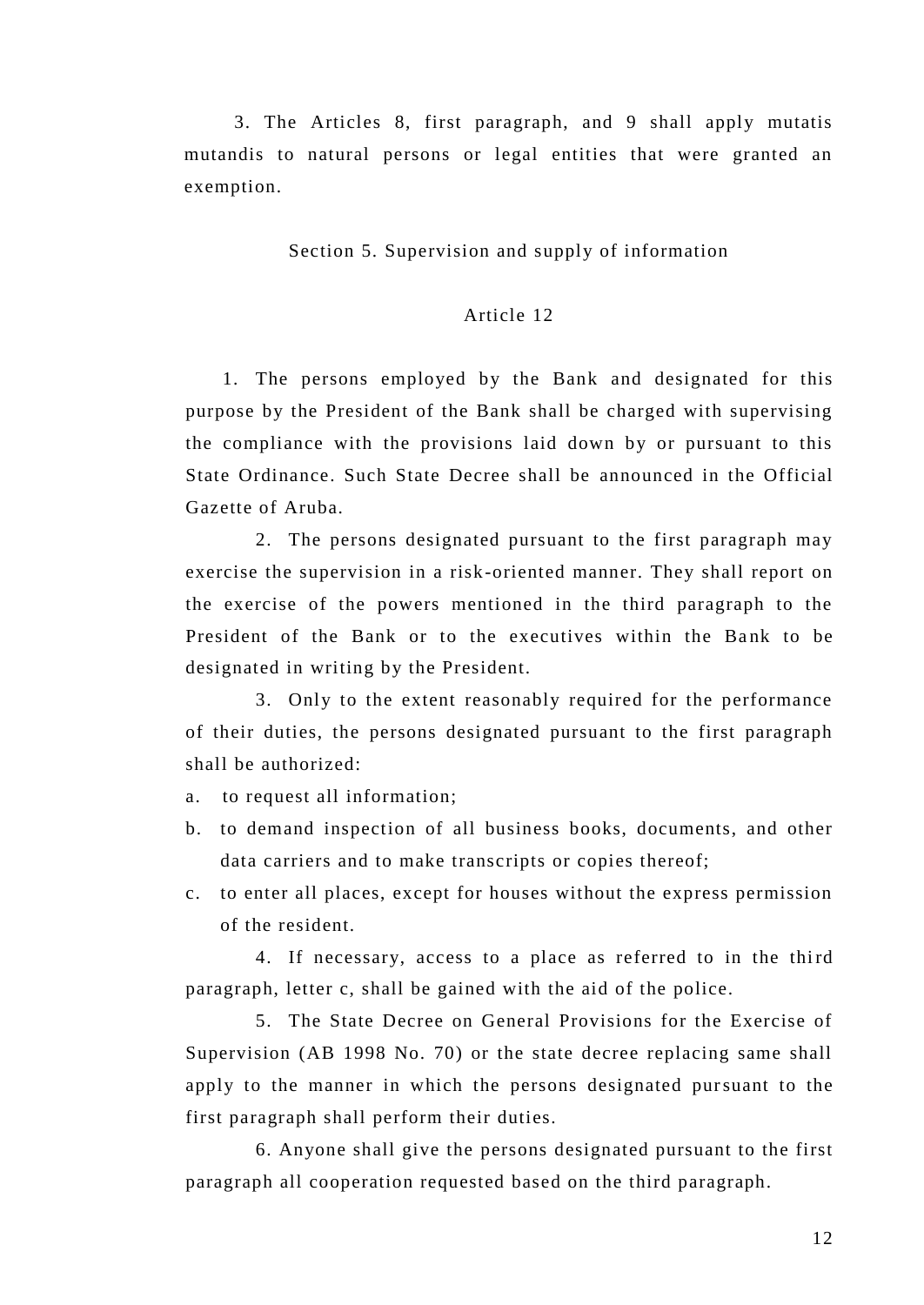# Article 13

Insofar as the information referred to in Article 12, third paragraph, subparagraph a, concerns data provided to the Bank pursuant to another statutory regulation, the company can comply with the obligation mentioned in Article 12, sixth paragraph, as regards that information by considering these data to have been provided pursuant to this State Ordinance.

# Article 14

Without prejudice to Article 6, the Bank may lay down rules with a view to a sound management of the Money Transaction Companies, which in any case shall be understood to be rules concerning:

- a. the prevention of conflict of interest;
- b. the prevention of involvement of the company and of its employees in offenses harming the confidence in the Money Transaction business or in the financial markets in general;
- c. the prevention of involvement of the company and of its employees in acts that are otherwise so unacceptable in social and economic life that they harm the confidence in the Money Transaction business or in the financial markets in general;
- d. the establishment of the identity, the nature and the background of the clients of the company.

# Article 15

1. Each year, within six months after the end of the financial year, a registered money transaction company shall send the Bank an annual report concerning its operations and administrative organization.

2. The report meant in the first paragraph shall be accompanied by a certificate of fairness of an auditor of the financial information supplied, unless the size of the money transaction company does not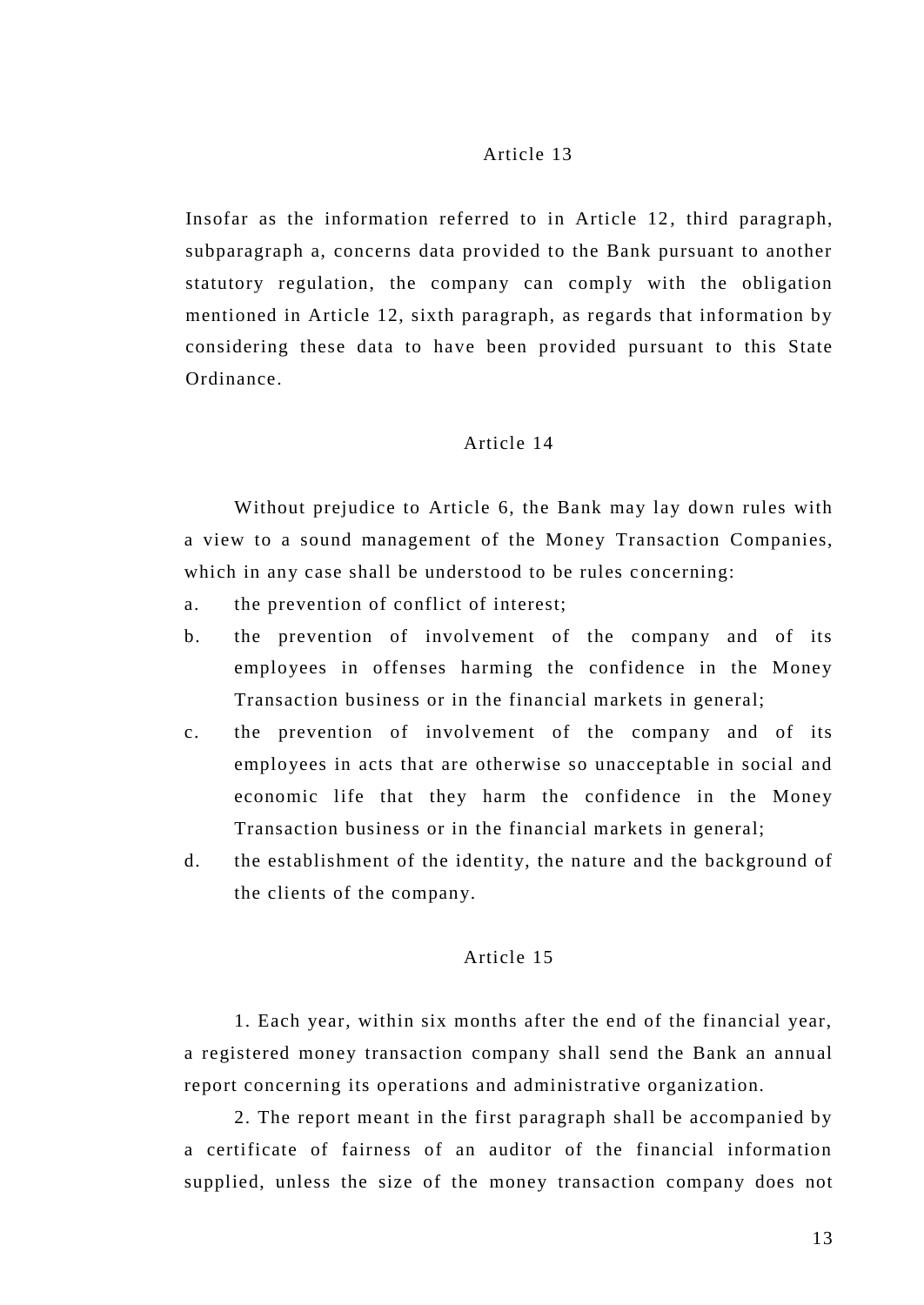allow this, in which case one may restrict oneself to a review opinion of an auditor.

3. If the Bank is of the opinion that an auditor does not provide or no longer provides the necessary guarantees that he can fulfill his task properly in relation to a money transaction company, the Bank may decide with respect to this auditor that he is no longer authorized to make the reports meant in the second paragraph in relation to that money transaction company.

4. The Bank shall notify the Money Transaction Company in question immediately of a decision as meant in the third paragraph.

#### Article 16

Without prejudice to Article 6, if a circumstance presents itself in a money transaction company as meant in Article 3, second paragraph, subparagraphs a, d, or e; or in Article 7, second paragraph, subparagraphs b through e, the Bank may give the company or a person as meant in Article 4, first paragraph, subparagraphs a, b or c, an instruction to follow a certain course of action as regards named subjects, in order to achieve that the circumstance in question occurs no longer. The company, or the person in question, shall comply with the instruction within a reasonable term to be determined by the Bank.

#### Section 6. Exchange of information

#### Article 17

A service provider as referred to in Article 1, first paragraph, of the State Ordinance on the Prevention and Suppression of Money Laundering and Terrorist Financing shall not provide any services to money transaction companies to which the prohibition referred to in Article 2, first paragraph, applies, insofar as it knows or can suspect in reason.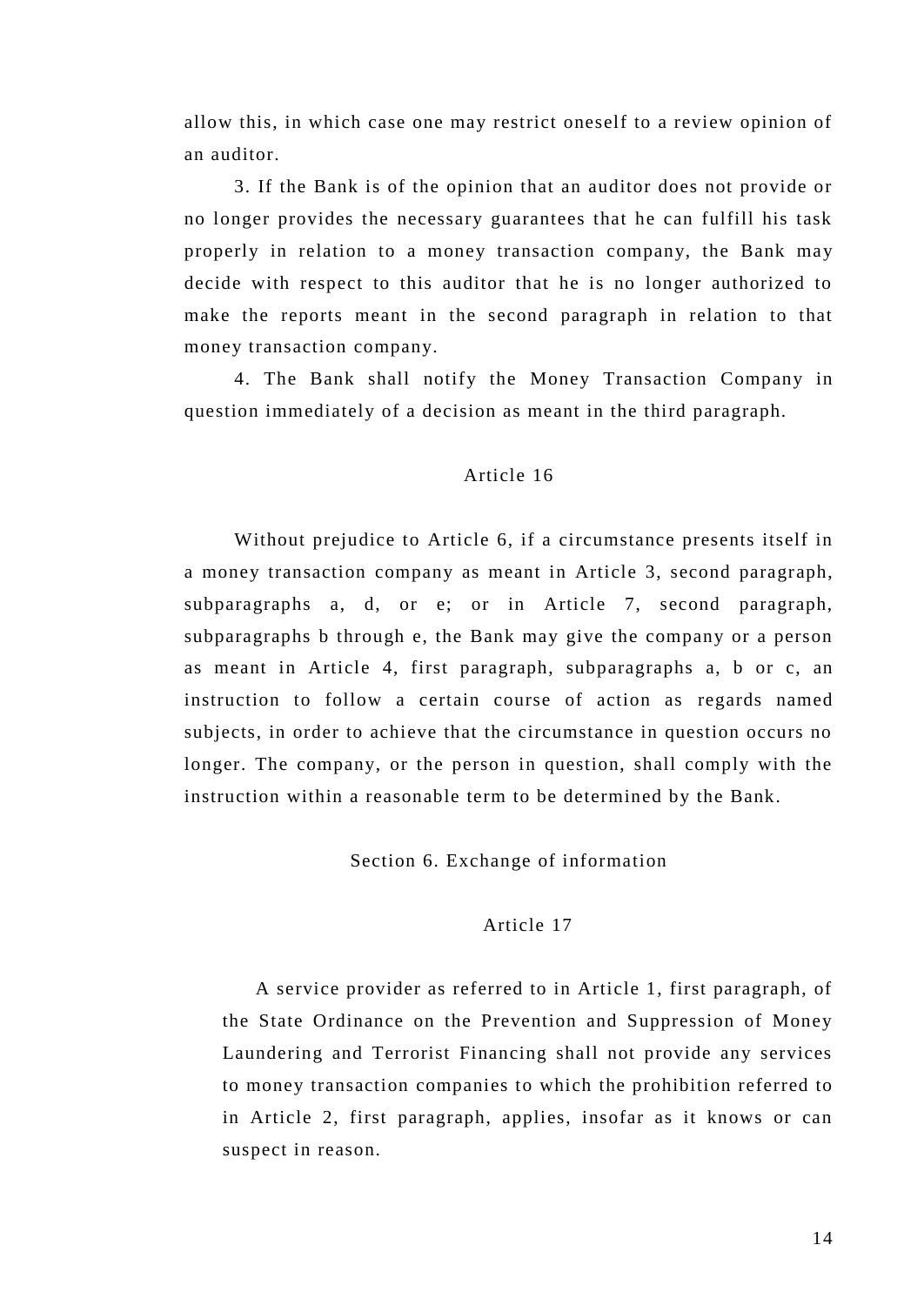#### Article 18

1. Anyone who performs or performed any duty for the purposes of this State Ordinance or a decision made pursuant to this State Ordinance is not allowed to use data or information provided or obtained pursuant to this State Ordinance or received from a foreign body as referred to in Article 19, further or differently or to make it known further or differently than required for the performance of his duty or by this State Ordinance.

2. Notwithstanding the first paragraph, the Bank shall be authorized to make statements by using data or information obtained in the performance of its duty pursuant to this State Ordinance, provided these data or that information cannot be traced back to separate persons or institutions.

3. The first paragraph shall not affect the obligation to make a statement, in accordance with the Code of Criminal Procedure of Aruba (AB 1996 No. 75), as a witness in criminal cases with regard to data or information obtained in the performance of the duty assigned to him pursuant to this State Ordinance. Likewise, it shall not affect the obligation to make a statement, in accordance with the Code of Civil Procedure of Aruba (AB 2005 No. 34), as a witness or a party in a personal appearance of parties in civil cases with regard to data or information obtained in the performance of the duty assigned to him pursuant to this State Ordinance, and this on the understanding that such an obligation shall only apply, insofar as it concerns a money transaction company that has been declared bankrupt or that has been dissolved by court decision, and that it does not apply to data or information related to enterpris es or institutions that are or were involved in an attempt to enable the money transaction company in question to continue its business.

Article 19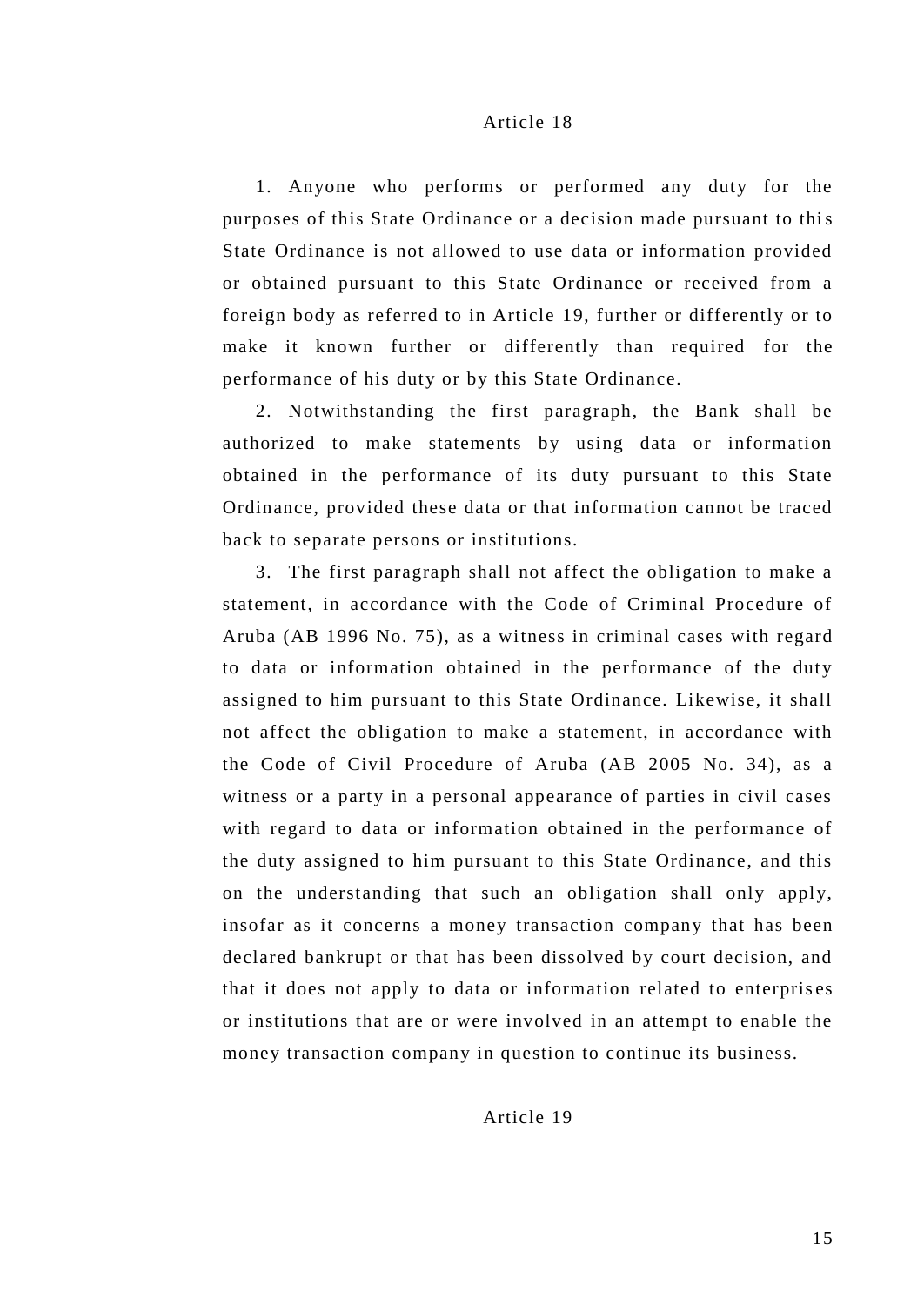1. Notwithstanding Article 18, first paragraph, the Bank shall be authorized to exchange data and/or information obtained in the performance of the duties assigned to it pursuant to this State Ordinance with bodies designated by foreign public authorities, which are charged with:

- a. the supervision of persons and institutions that are active in the financial markets, or
- b. the supervision of the compliance with legislation and regulations concerning the prevention and suppression of money laundering and terrorist financing.

2. The power, referred to in the first paragraph, shall not be exercised, if:

- a. the purpose for which the data or information will be used has not been sufficiently specified;
- b. the contemplated use of the data or information is not in line with the supervision of financial markets or persons working in these markets;
- c. provision of the data or information is contrary to public order or the laws of Aruba;
- d. the secrecy of the data or information has not been sufficiently guaranteed;
- e. provision of the data or information is or could be contrary in reason to the interests this State Ordinance intends to protect;
- f. it has not been sufficiently guaranteed that the data or information will not be used for a purpose other than for which they are provided.

2. Insofar as the data or information, referred to in the first paragraph, have been obtained from a foreign supervisory body, the Bank shall not provide them to another foreign supervisory body, unless the body from which the data or information have been obtained approved the provision of the data and information and, if applicable, approved the use for a purpose other than for which the data or information have been provided.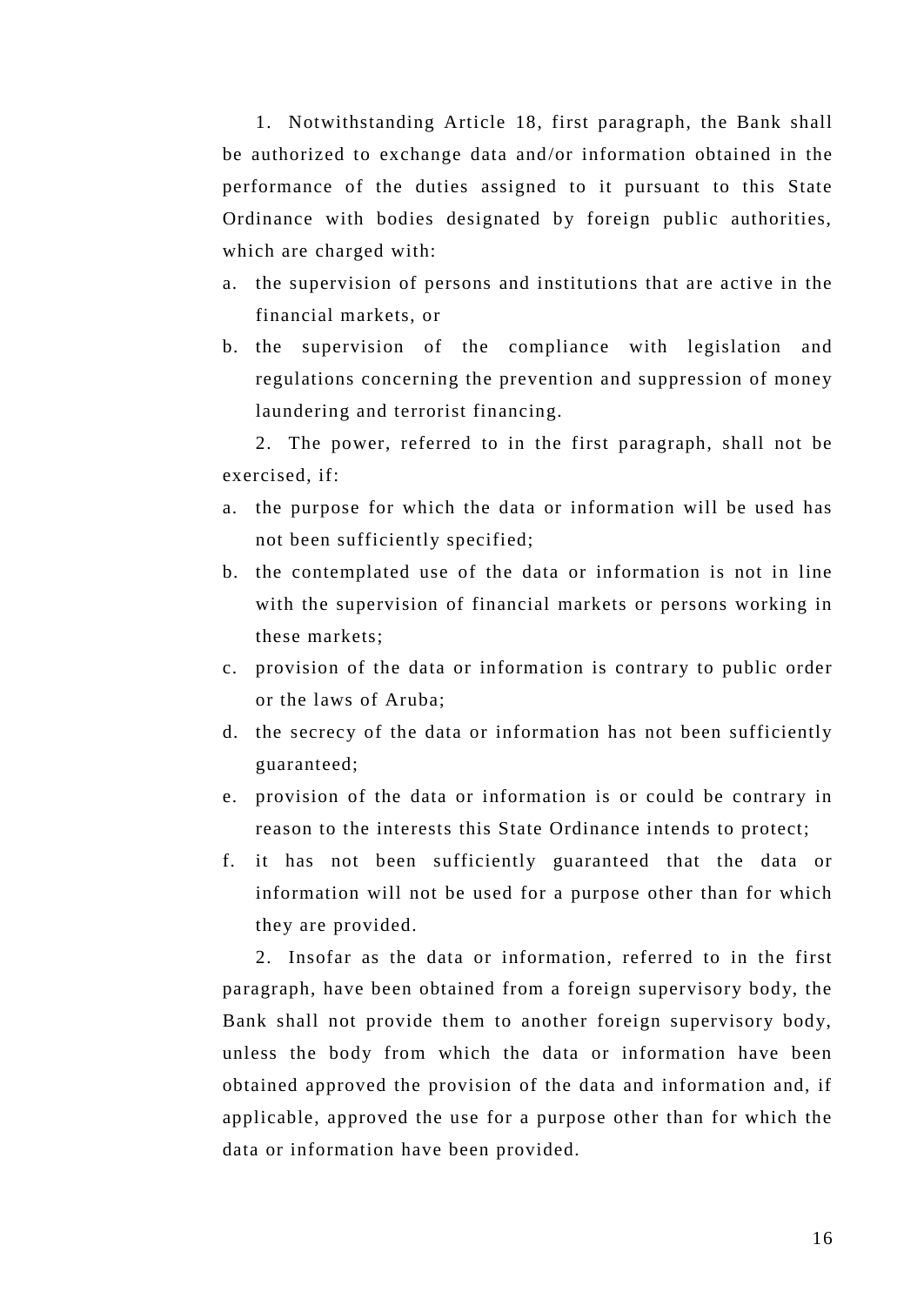3. If a foreign supervisory body requests the Bank to use data or information, which the Bank provided pursuant to the first or second paragraph, for a purpose other than for which they have been provided, the Bank shall only comply with that request, if:

- a. the contemplated use is not contrary to the first or second paragraph; or
- b. the supervisory body concerned could obtain these data or information from Aruba, for that other purpose, in a way other than provided for in this State Ordinance, with due observance of the applicable legal procedures.

#### Article 20

1. The Bank shall be authorized to consult the registers of and to ask all information from the Chamber of Commerce and Industry, the Department of Land Surveying and Real Estate Registration, the Civil Registry, as well as other bodies to be designated by State Decree containing General Administrative Orders.

2. The bodies mentioned in the first paragraph shall give the Bank all cooperation free of charge and within the reasonable period set by it, as requested pursuant to the first paragraph.

3. Notwithstanding Article 18, first paragraph, the Bank is authorized to provide data or information obtained in the performance of the duties assigned to it pursuant to this State Ordinance to persons and bodies charged with the exercise of criminal-law powers pursuant to the Code of Criminal Procedure of Aruba.

## Article 21

1. For the performance of its duty pursuant to this paragraph, the Bank may demand data or information from anyone, if this is necessary for the performance of the duty of a body referred to in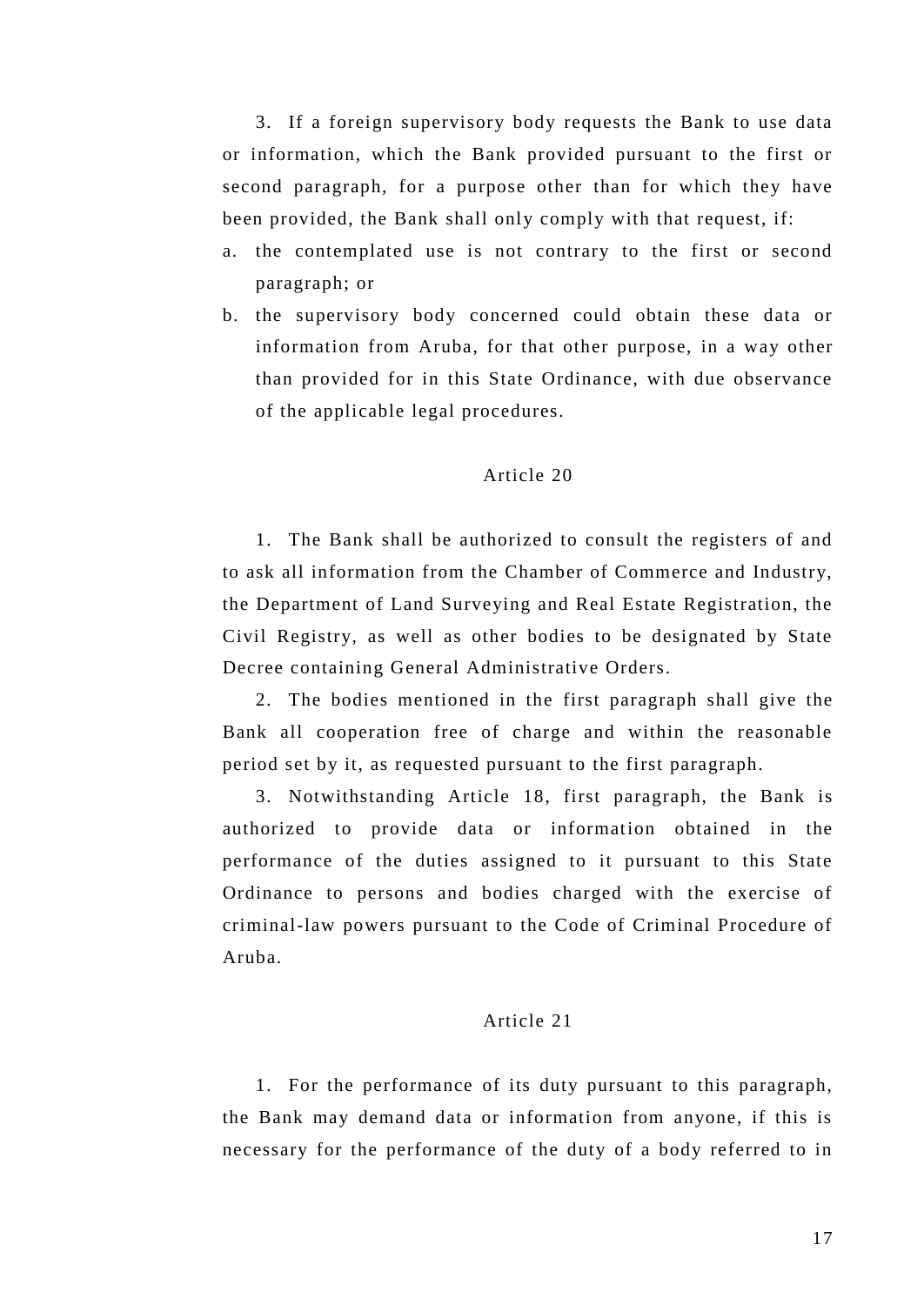Article 19, first paragraph. Article 12, third through sixth paragraph, shall be equally applicable.

2. At the request of a body as referred to in the first paragraph, the Bank may ask data and information from or conduct an investigation or cause same to be conducted at a money transaction company or at anyone who can be suspected in reason of disposing of data or information that may be important to the requesting body.

3. The person who has been asked for data or information as referred to in the second paragraph shall provide same within a reasonable period to be set by the Bank.

4. The person at whom an investigation as referred to in the second paragraph is conducted shall give all cooperation necessary for the proper conduct of that investigation. Article 12, third and fourth paragraph, shall be equally applicable.

## Article 22

The Bank may allow that an officer of a body as referred to in Article 19, first paragraph, participates in the implementation of a request as referred to in the second paragraph. The officer referred to in the first sentence shall comply with the in structions of the employee of the Bank, charged with the implementation of the request. The order referred to in Article 21, fourth paragraph, shall also apply to the officer referred to in the first sentence.

#### Section 7. Administrative sanctions

# Article 23

1. For the violation of the provisions laid down by or pursuant to Articles 2, first paragraph, 3, fourth paragraph, 5, second through fourth paragraph, 6, 6a, 7, fourth paragraph, 10, first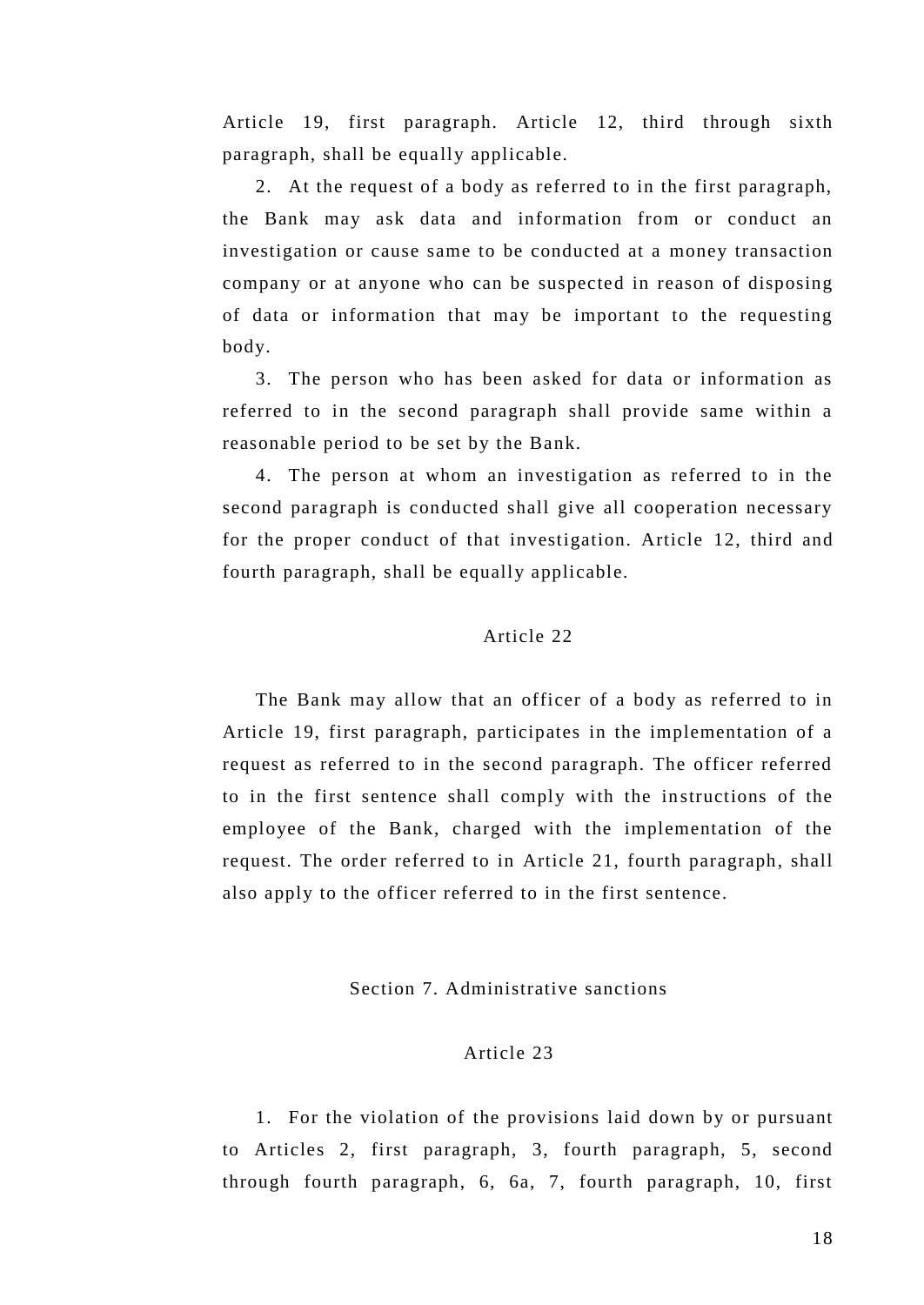paragraph, second sentence, 12, sixth paragraph, 14 through 17, 21, third and fourth paragraph, and 22, third sentence, the Bank may impose a penalty charge order.

2. For the violation of the provisions laid down by or pursuant to this State Ordinance, the Bank may also impose an administrative fine not exceeding Afl. 1,000,000.- per separate violation.

3. Violations as referred to in the first and second paragraph can be committed by natural persons and legal entities. Article 1:127, second and third paragraph, of the Criminal Code of Aruba shall be equally applicable.

4. The Bank shall adopt guidelines for the exercise of the powers, referred to in the first and second paragraph, and shall record them in a policy document. The policy document shall at any rate contain a description of the procedures to be followed when exercising the powers, referred to in the first and second paragraph. The policy document, referred to in the first sentence, as well as all modifications to be introduced to same afterwards shall be announced in advance in a manner to be determined by the Bank.

5. By State Decree containing General Administrative Orders, rules shall be laid down with regard to the principles for the determination of the amount of the penalty charge order and the administrative fine per violation. The violations shall be classified into categories based on the severity of the violation, with the corresponding basic amounts, minimum amounts, and maximum amounts.

6. Forfeited penalties and administrative fines shall accrue to the Bank.

# Article 23a

1. If, at the time of committing a violation, a period of five years has not yet expired since an administrative fine was imposed on the violator for a similar violation, the maximum amount of the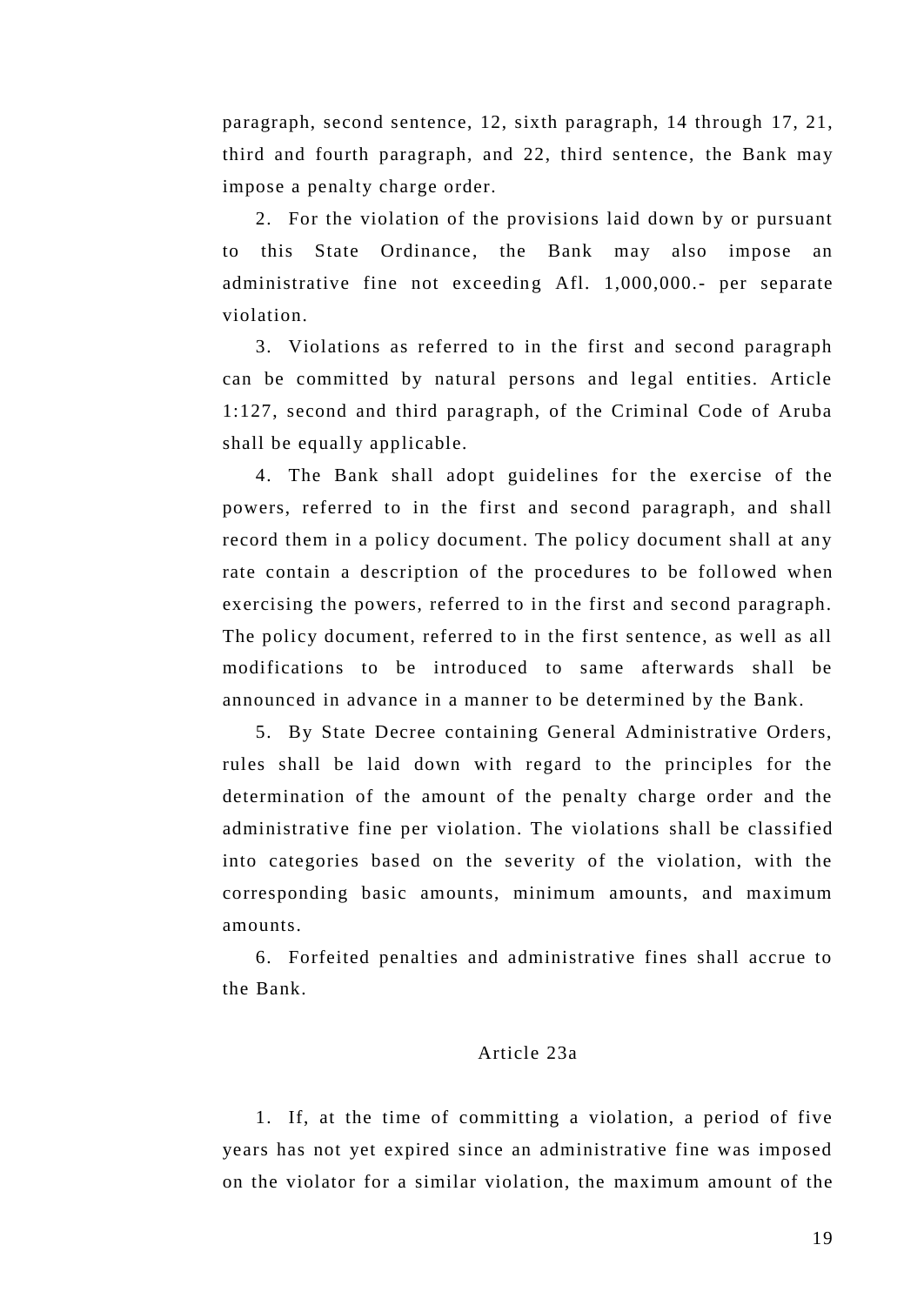administrative fine, referred to in Article 23, second paragraph, shall be Afl. 2,000,000.- for each separate violation.

2. Notwithstanding Article 23, second paragraph, the Bank may set the amount of the administrative fine at a maximum of twice the amount of the benefit obtained by the violator as a result of the violation, if his benefit exceeds Afl. 1,000,000.-.

## Article 23b

1. If the Bank intends to impose an administrative fine, it shall notify the person concerned thereof, stating the grounds on which the intention is based.

2. The Bank shall give the person concerned the opportunity to express his view, either in writing or orally, within a reasonable period, before imposing the administrative fine by decision.

3. If, after the person concerned has expressed his view, the Bank decides that no administrative fine will be imposed for the violation, the person concerned shall be informed hereof in writing.

#### Article 23c

1. At the request of the violator, the Bank may cancel a penalty charge order, suspend the duration thereof for a specific period, or reduce the penalty, in case the violator is permanently or temporarily unable in whole or in part to comply with his obligations.

2. Furthermore, at the request of a violator, the Bank may cancel a penalty charge order, if the decision has been effective one year without having forfeited the penalty.

# Article 24

The person towards whom an act has been performed by the Bank, to which he could reasonably attach the conclusion, that an administrative penalty will be imposed on him on account of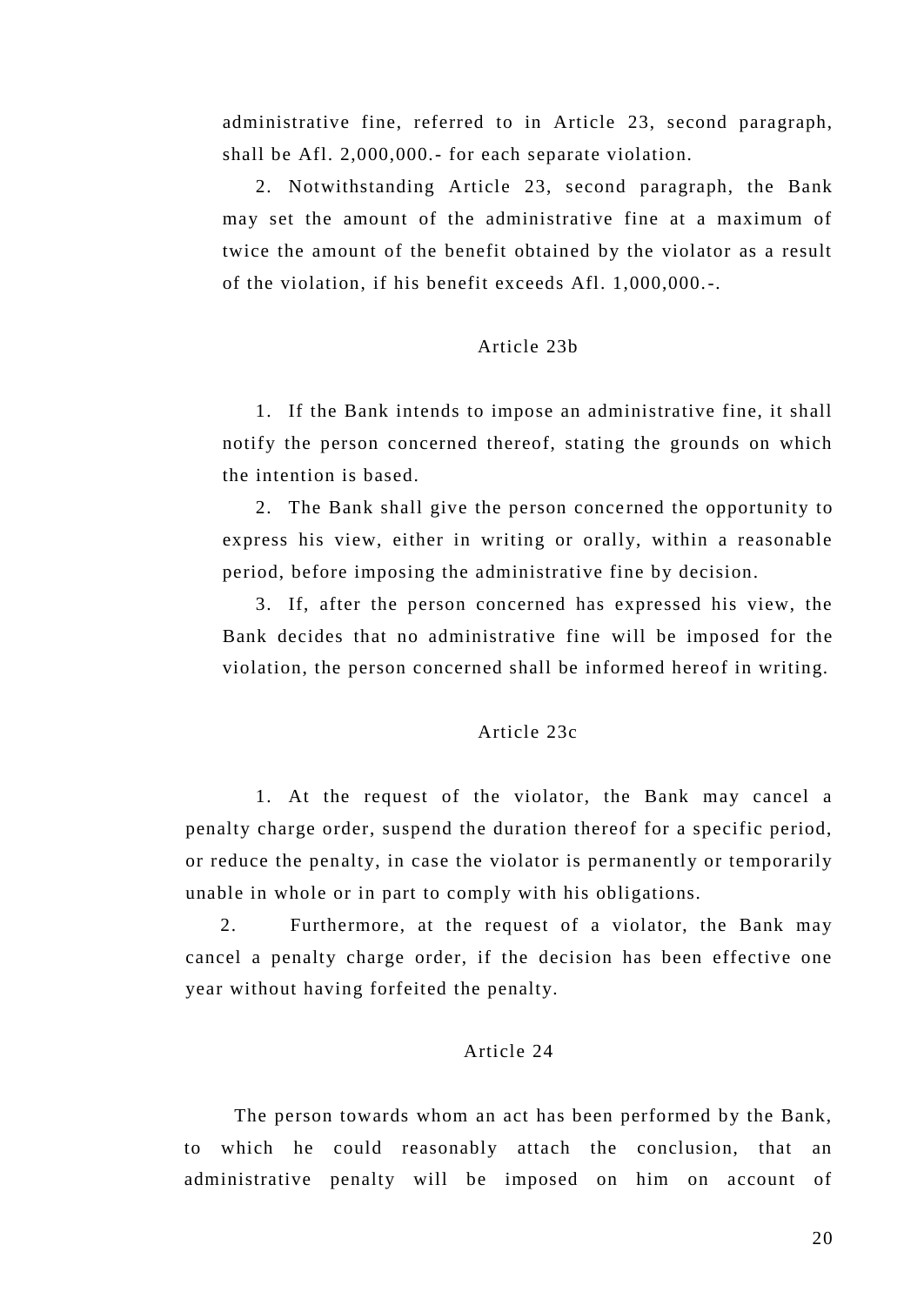infringement of the provisions of or by virtue of this State Ordinance, is not obligated to make any statement concerning that matter. He shall be informed hereof, before he will be asked verbally for information.

## Article 25

1. The administrative penalty shall be due within six weeks after the date of the decision by which it was imposed.

2. The administrative fine shall be augmented by the legal interest to be counted from the day after the six weeks have lapsed since the notification of the decision.

#### Article 26

1. The power to impose an administrative penalty shall cease to be in effect:

a. if criminal proceedings have been instituted on account of the violation, and the court hearings has started, or the right to prosecution has ceased to exist pursuant to Article 1:149 of the Criminal Code of Aruba;

b. three years after the day the infringement was committed.

2. The term meant in the first paragraph, sub paragraph b, will be interrupted by a notification of the decision by which the administrative penalty was imposed.

3. The right to institute criminal proceedings shall lapse, if an administrative fine was already imposed on the subject matter for the same infringement.

4. The Bank and the Public Prosecution Service shall consult periodically on the choice between imposing an administrative fine or criminal-law sanction to avoid unlawful concurrence of those sanctions.

# Article 27

21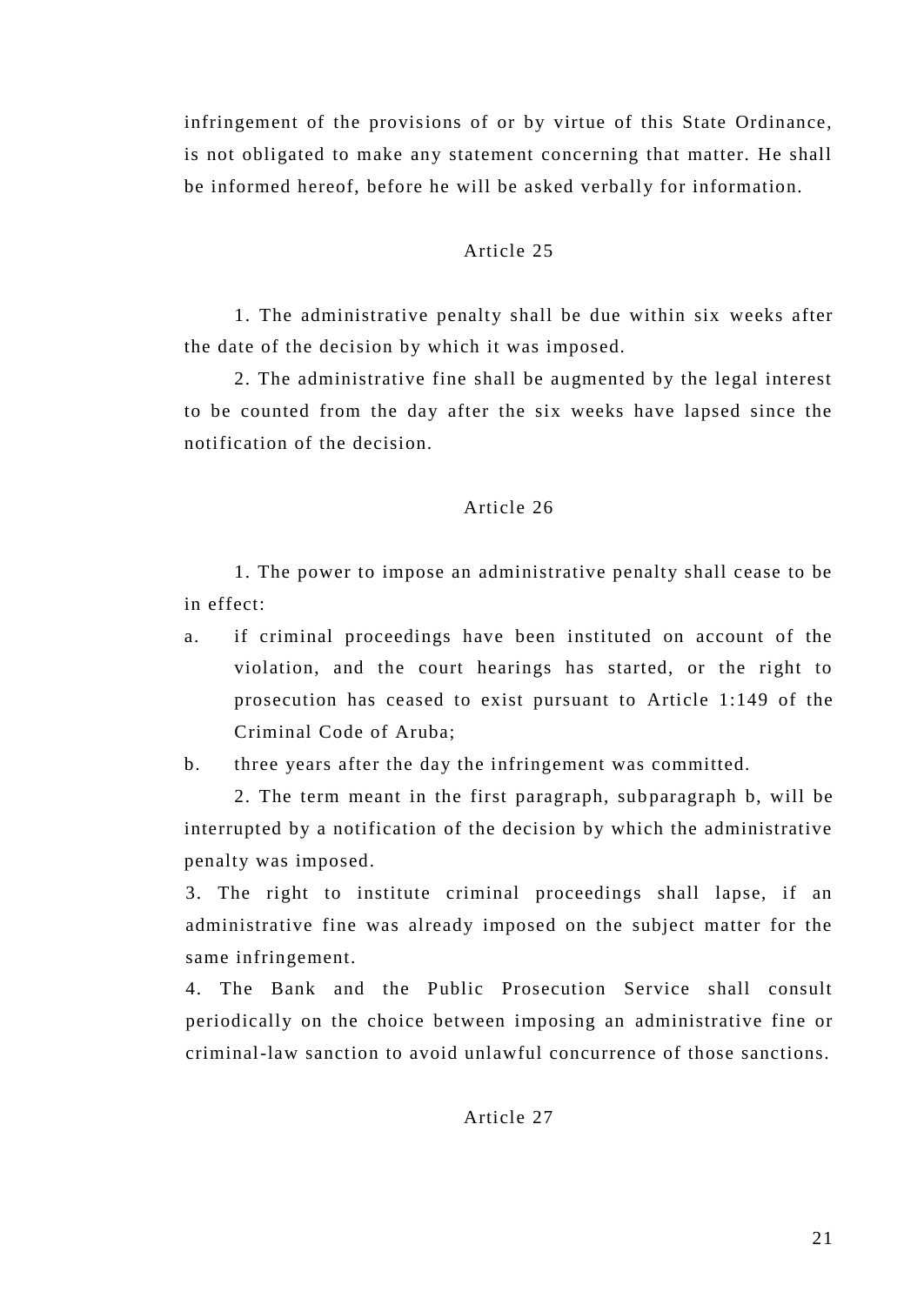1. With a view to the protection of the financial system and the fight against money laundering and terrorist financing, the Bank has the power, in deviation from Article 18, first paragraph, to bring the offense as well as the name, address and domicile of the party involved, which the order for penalty payments or the administrative fine was imposed, to the notice of the public.

2. By regulation of the Minister, rules may be enacted concerning the exercise of the power meant in the first paragraph.

3. The decision to bring to the notice of the public shall become effective on the day on which the offense was brought to the notice of the public, without the operation being suspended for the duration of the appeal period or, if appeal has been instituted, of the appeal, if no address is known of the party concerned, and cannot be obtained either with reasonable efforts.

# Article 27a

1. If a forfeited penalty or fine is not paid within the period set by the Bank, a demand will be made to the infringer to pay the amount of the penalty or fine, plus the cost of the demand, within two weeks.

2. In the absence of payment, the amount and the costs, referred to in the first paragraph, shall be augmented by the collection costs, collected by the Bank by writ of execution.

3. The writ of execution shall be published by serving a process as referred to in the Code of Civil Procedure of Aruba and shall constitute entitlement to enforcement, which may be enforced while applying the provisions of this Code.

- 4. The writ of execution shall at any rate state:
	- a. the words 'writ of execution' in the heading;
	- b. the amount of the collectable principal sum, augmented by the statutory interest due;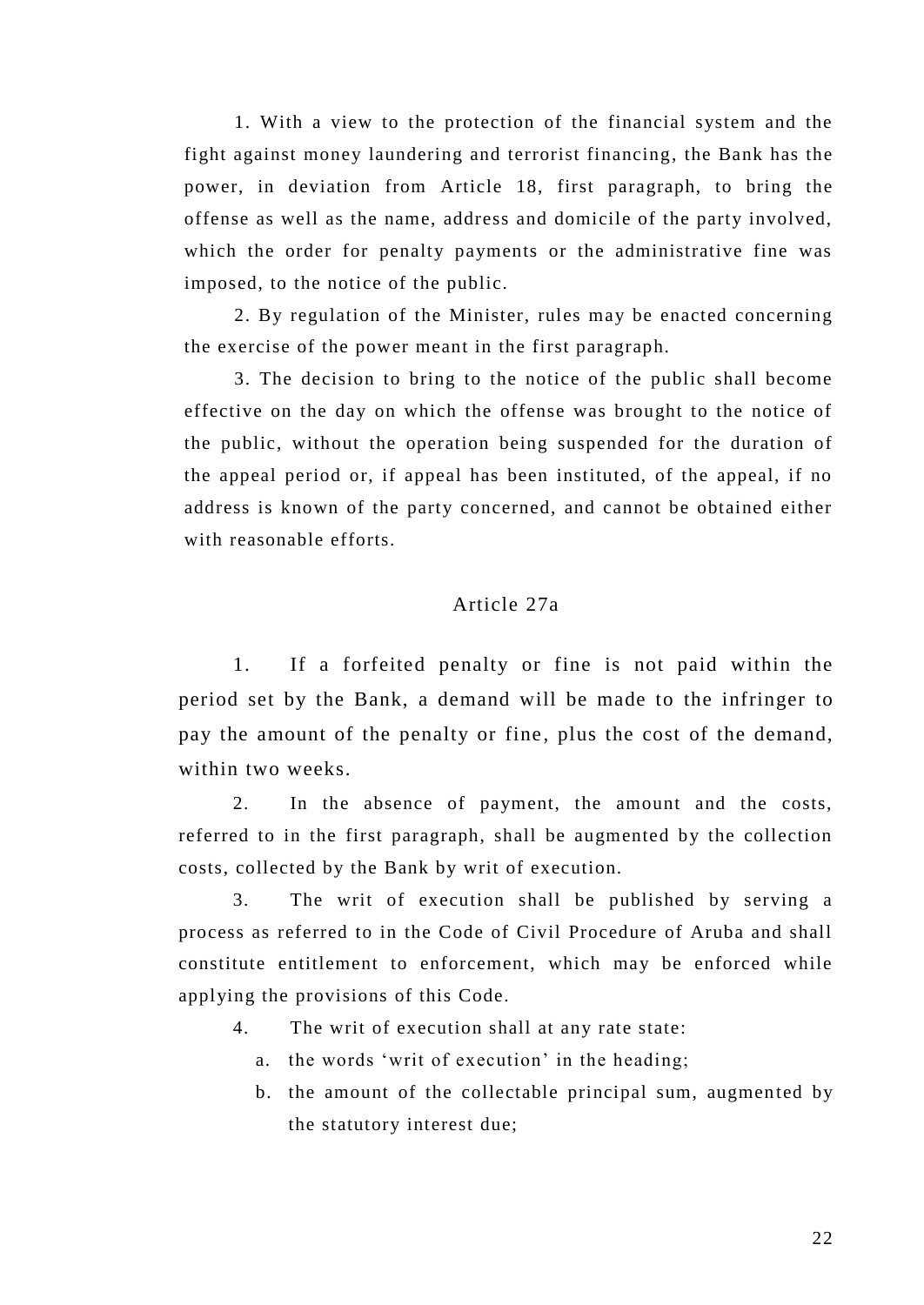- c. the order or the statutory provision from which the amount due arises;
- d. the costs of the demand and of the writ of execution;
- e. that it may be enforced for the account of the violator.

5. For a period of six weeks after the date of service, an objection may be lodged against the writ of execution. Objection shall be lodged against the Bank with the Court and in the manner stipulated for filing claims. Provided it has been lodged in a timely fashion and in the prescribed manner, the objection shall suspend the enforcement.

# Article 28

1. The Bank shall keep note of the activities that took place within the framework of an investigation, prior to the imposition of an administrative fine; it shall state in these n otes the persons who carried out these activities.

2. The report meant in Article 30 shall state the application of the powers granted in this Section.

## Article 28a

1. The Bank may, in view of the interest this State Ordinance seeks to protect, issue a public warning in case of infringement of any prohibitory provision of this State Ordinance, if necessary, stating the considerations that led to the warning.

2. The Minister may lay down rules concerning the exercise of the power as referred to in the first paragraph.

3. The decision to issue a public warning has been published, without suspending the effect for the duration of the appeal period or, if an appeal has been lodged, of the appeal, if no address of the subject matter is known, and the address also cannot be obtained by reasonable efforts.

# Article 28b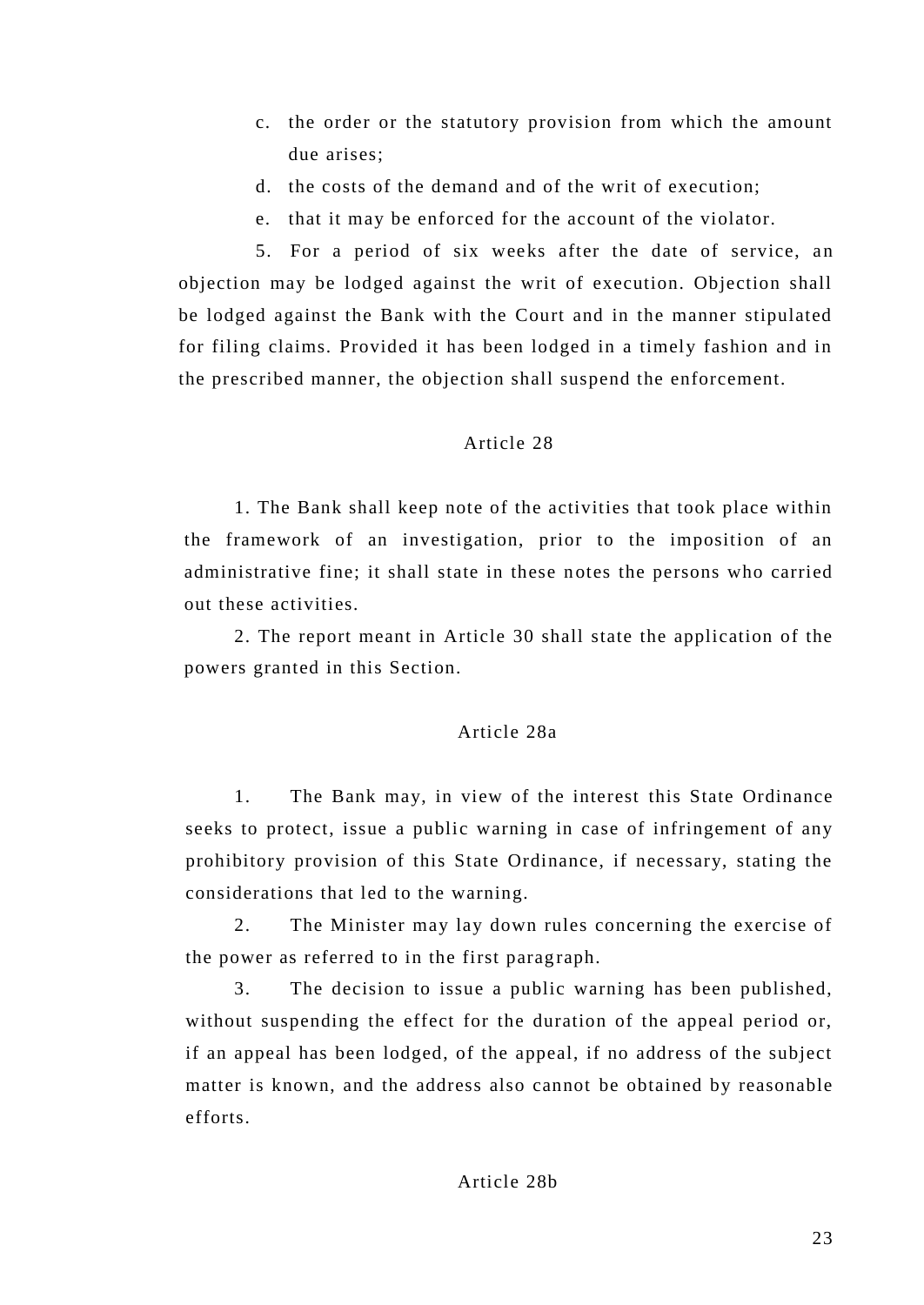1. If the Bank intends to issue a public warning, it shall notify the person (legal/natural) concerned in writing of the intended decision and shall give him the opportunity to express his views.

2. The Bank may decide not to apply the first paragraph, if the urgency of the matter dictates otherwise, or if no address of the person (legal/natural) concerned is known, and the address also cannot be obtained by reasonable efforts.

#### Section 8. Penal provisions

#### Article 29

1. The person who intentionally violates a regulation, condition, or limitation laid down by or pursuant to Articles 2, first paragraph, 3, fourth paragraph, 5, second through fourth paragraph, 6, 6a, 7, fourth paragraph, 10, first paragraph, second sentence, 12, sixth paragraph, 14 through 17, 21, third and fourth paragraph, and 22, third sentence, shall be punished with imprisonment not exceeding six years or a fine of the sixth category.

2. The person who does not intentionally violate a regulation, condition, or limitation laid down by or pursuant to the Articles mentioned in the first paragraph shall be punished with imprisonment not exceeding one year, or with a fine of the fourth category.

3. The offenses referred to in the first paragraph are crimes; the offenses referred to in the second paragraph are violations.

# Section 9. Final provisions

## Article 30

1. Each year, prior to July 1, the Bank shall report to the Minister on the activities it carried out within the framework of this State Ordinance.